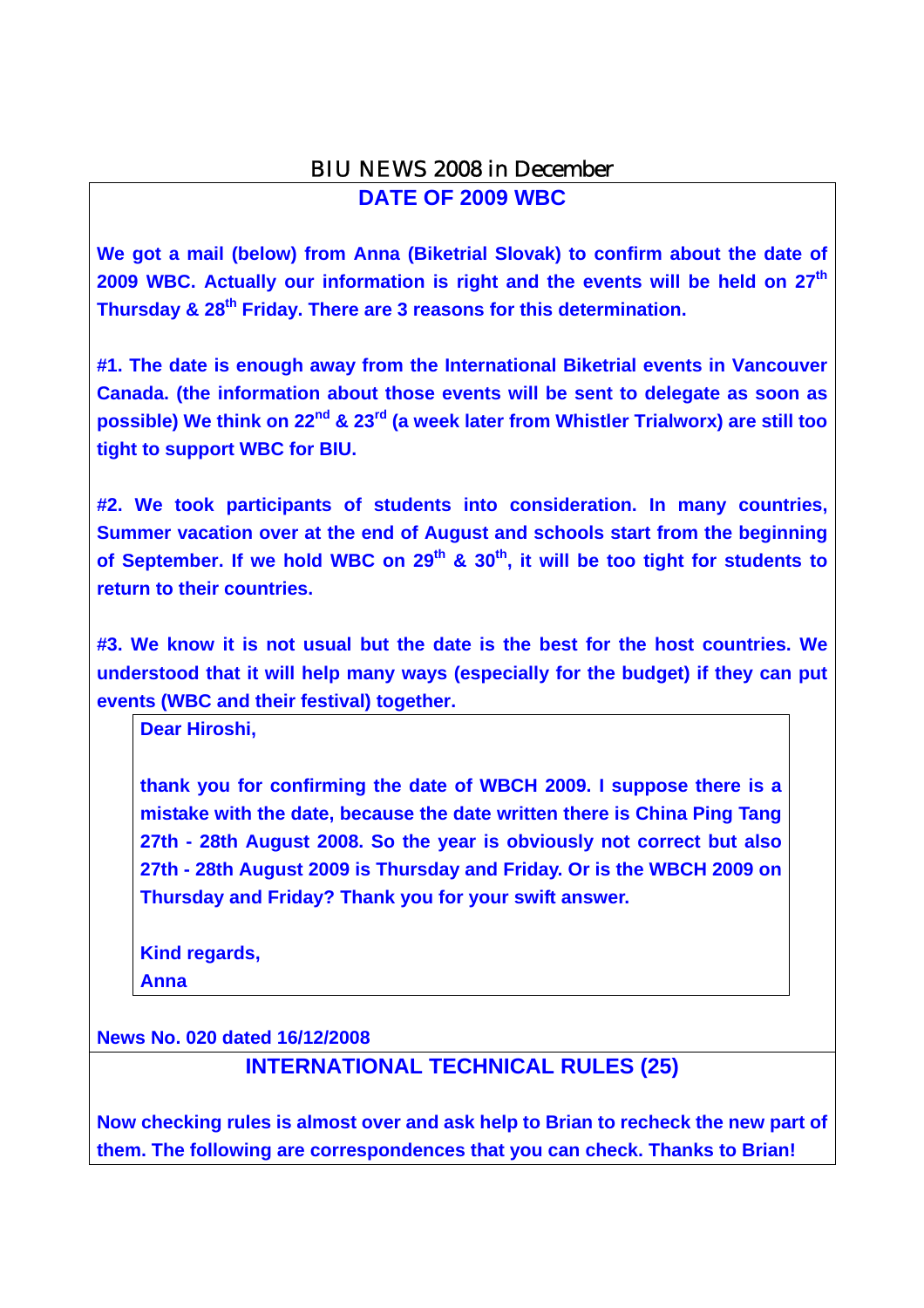#### **Dear Brian,**

**Ref: ITR mod.18 for 2009: Please check following items. RED part will be added in the rules for the next year.** 

**About No. 15, it was "Crossing over STAKE, RIBBON and COLOR SIGN with the line between the front axle and the rear axle of the bike are not allowed". But I found this will be a cause of some problems of judging front wheel cross over them with a dub or without a dub. Because ribbon and stakes are kind of a set. So I decided to take out RIBBON and STAKE from the sentence. So in case we do not want any rider bring the wheel (front or rear) on the stake or ribbon, we have to put a COLOR SIGN and they cannot go over it. This can give the choice to the organizer in case of the situation. If not, it will be too strict for riders and difficult for observers. Do you understand and agree it?** 

**Sincerely yours, Hiro** 

#### **Art. 09 DELIMITATION**

**The sections should be constructed from natural elements (if possible). Each section should be surrounded by resistant and impermeable ribbon. The ribbon must be totally visible and well secured to stakes or other objects which must be fixed underground. The entirety of the ribbon must be fastened at APPROXIMATELY 30 cm from the ground (as close as possible to this height). All broken ribbon must be replaced in the same position before another rider enters the section. Aside from the pre-mentioned suggestions for marking the track and sections, it is advisable to use some form of barrier to keep on-lookers at safe distance.**

#### **Art. 13 PENALIZATION**

#### **Penalization system:**

| 13 One wheel flying over the ribbon without contacting the        |  |
|-------------------------------------------------------------------|--|
| ground. (Refer to Fig. 2). Front or rear wheel, in the air with a |  |
| dab, over the ribbon is not penalized. Only the dab. But the      |  |

**0**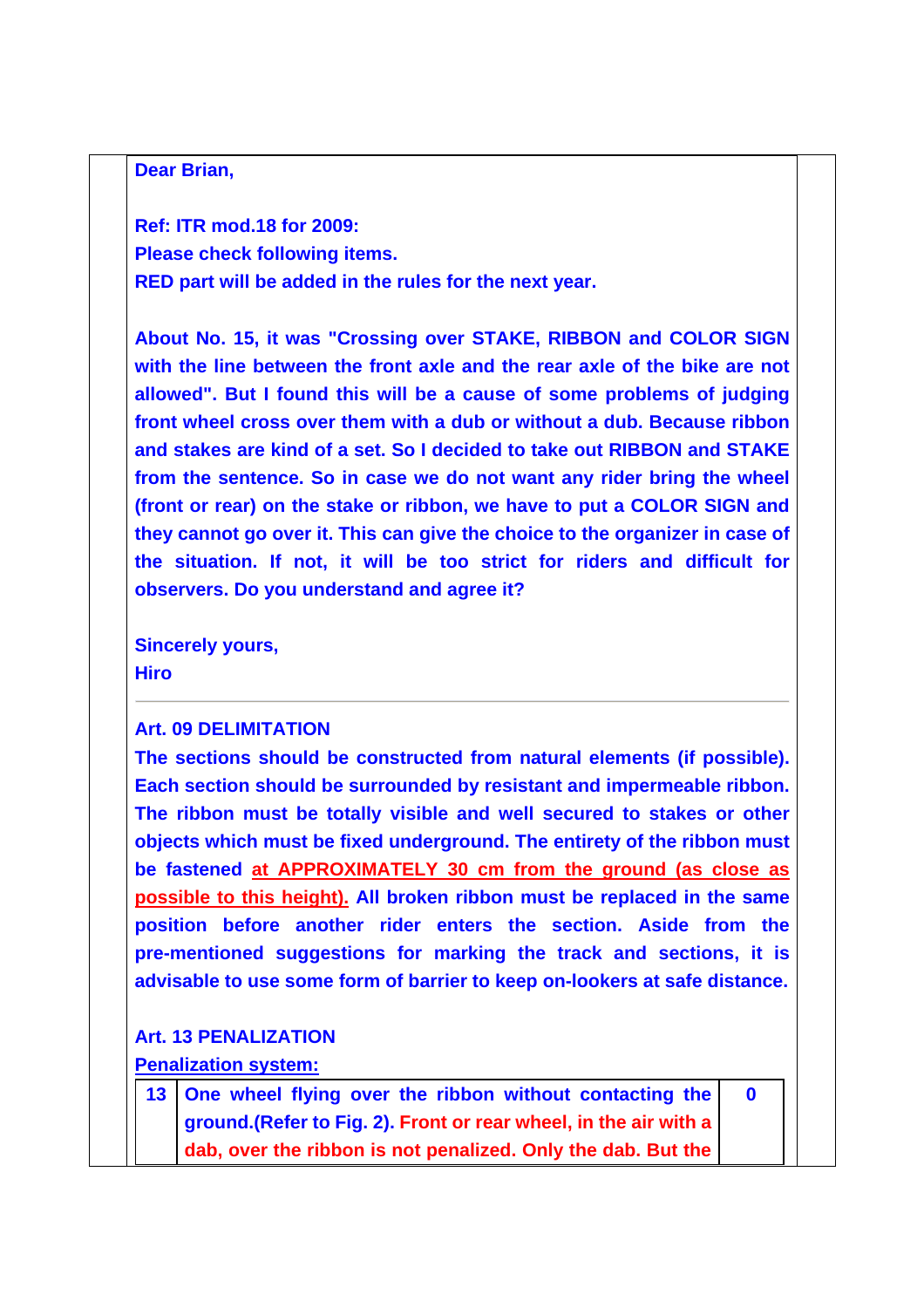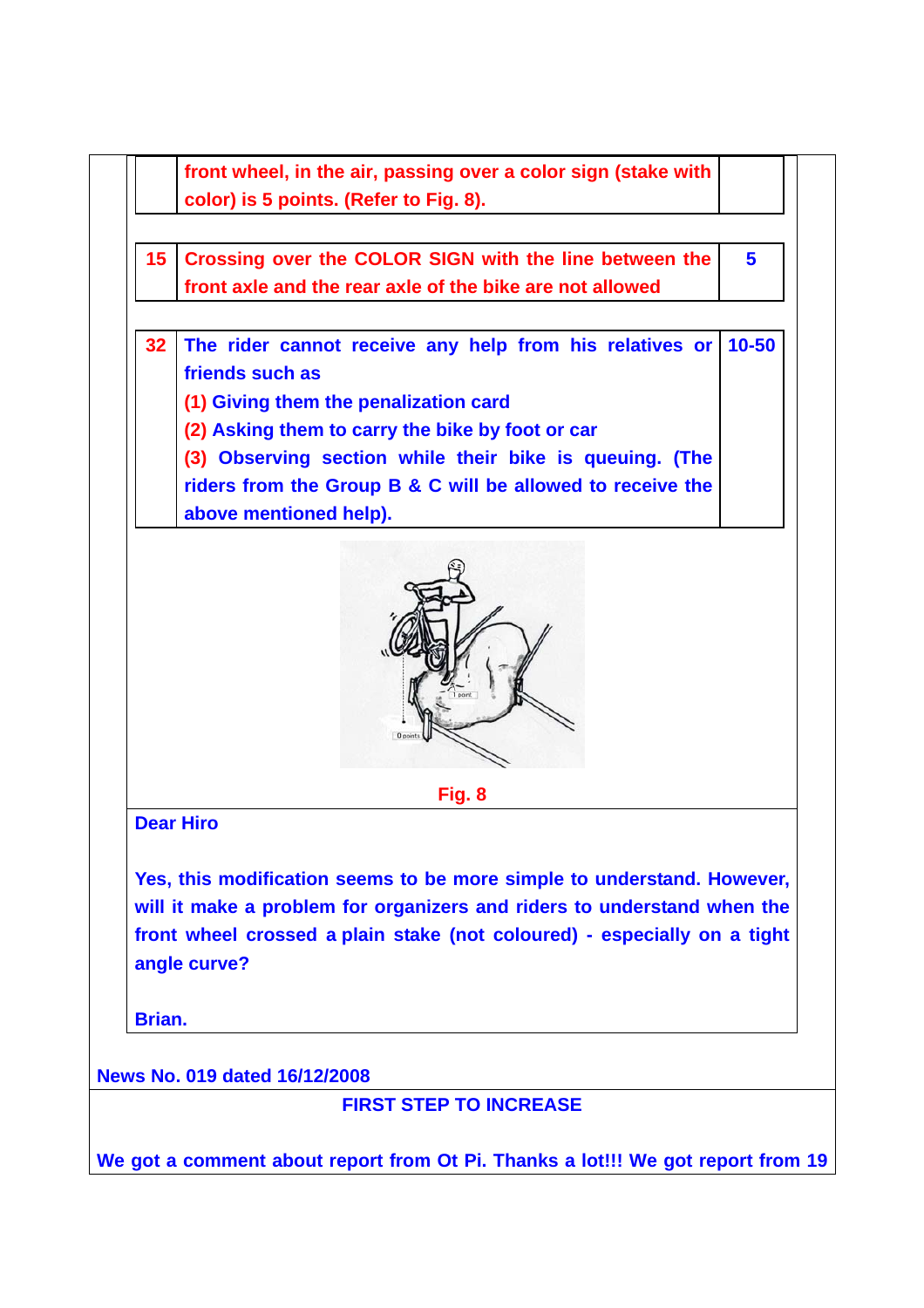**countries I believe that they are doing their best that they can.** 

**For increasing, the first step is changing the situation for the rest of the countries did not answer or did not send their report to us. We have to know the reasons. Because we think that sending report is almost duty for all delegates. Therefore I think it will be a strong reason to change delegates in those countries in the future. But first, I will try to contact to those delegates and ask their intention and plans.** 

**Dear Hiro,** 

**Congratulations for the report, it is very nice and now you can compare every year how much % increase Biketrial every year………** 

**Best regards Ot** 

### **News No. 018 dated 16/12/2008**



**We got very good news and the photo from Enric, Catalunya Spain. Good morning Hiro.** 

**Yesterday in the morning, we held a nice event in one of the Cesar Cañas BikeTrial schools. Every year, closed to Christmas days, Catalunya national TV (TV3) is celebrating a very important event called "La Marató de TV3" This program is on air around 16 hours, only interrupted half an hour to offer the last news. This program collects money in all Catalunya to help people with medical matters. Every year the program is dedicated to important ills as cancer, heart, .and this year it has been dedicated to**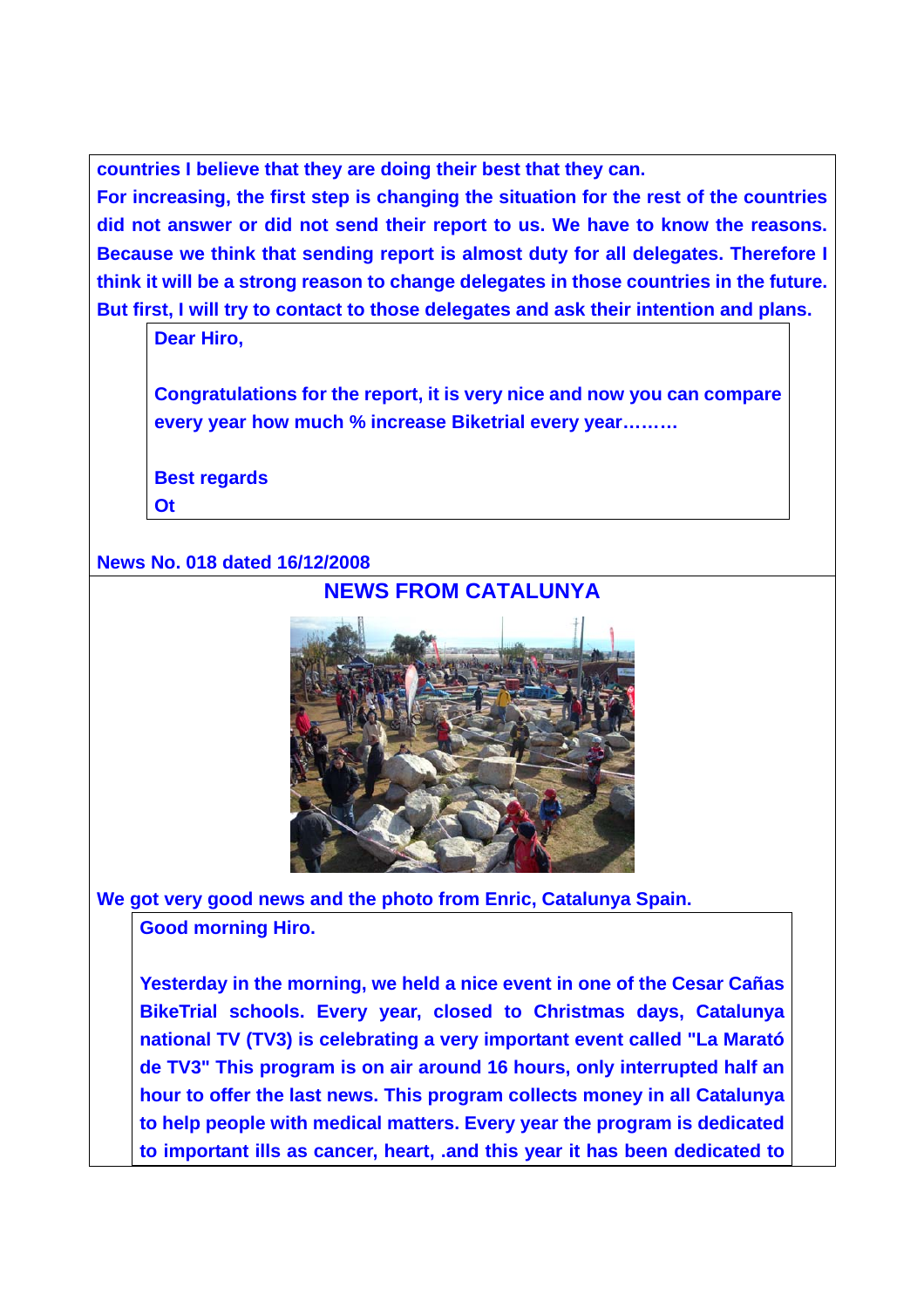#### **mental retard people.**

**We held the First Interscholastic competition involving four schools: Cesar Cañas Trial Academy (2 schools), Sabadell Trial School and Fes Bici Trial school. 76 riders (the first race for the 90% of them) toke part in this race. All the registration fee was donated to La Marató cause. We finally got 775 Euros + some extra donations. The program is collecting around 6 millions of Euros (European millions) only in Catalunya region. All the country is involved in this event and this year the events dedicated to La Marató have exceeded the thousand!! The final result of the race was the less important. All the riders got presents and it was a very BikeTrial event!!** 

**Best regards and Merry Christmas to all BikeTrial people all over the World!!!!!** 

**Enric Gibert Castroverde www.biketrial-spain.com enric@biketrial.es +34 609 446 068** 

#### **News No. 017 dated 16/12/2008**



The meeting was held on 13-14/December at BJU office in Tokyo and the president Mr. Kiyoshi Terai and the delegates of area attended it. Mr. Hirano also attended it as the sport director of BJU and as an official of BIU, and announced some international matters (rules for the next year, etc.) and some recent news to the people. The provisional date of the National Championship was set and it as follows.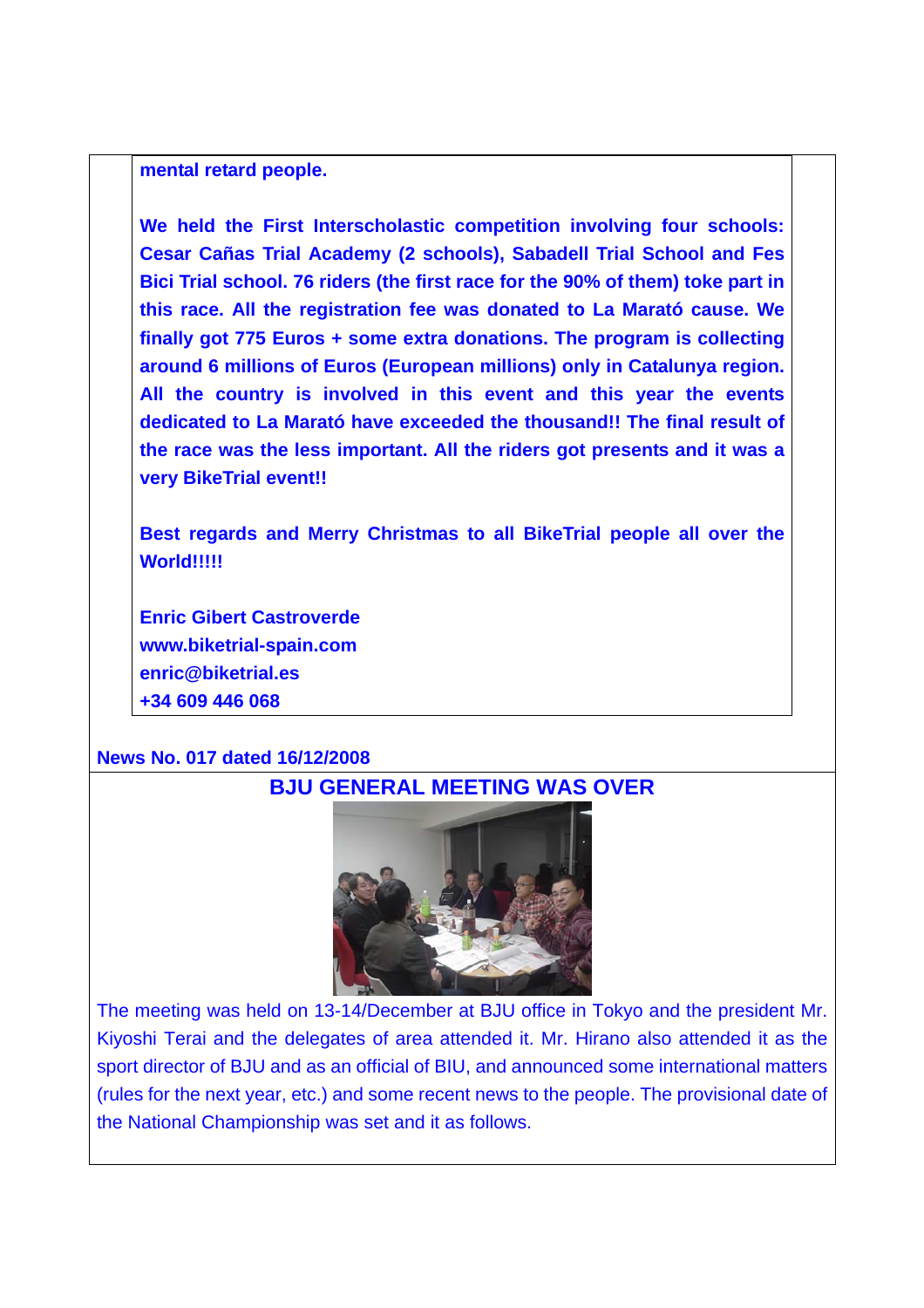|                | Provisional event calendar of BJU 2009 All Japan Biketrial Championship |             |  |
|----------------|-------------------------------------------------------------------------|-------------|--|
| No.            | Place/Venue                                                             | <b>Date</b> |  |
|                | Hyougo/Inagawa                                                          | 19/April    |  |
| $\overline{2}$ | Seki/Itaodri                                                            | 28/June     |  |
| 3              | Gunma/Nakajo                                                            | 19/July     |  |
| 4              | Hiroshima/Haizuka                                                       | 11/October  |  |

#### News No. 016 dated 15/12/2008

# **BIU SURVEY 2008**



Today we got a report from Portugal. Thanks a lot Jorge!!! So we add the data to the below chart and you can check it. It is 1 and half month delayed from the deadline but we will send BIU 2008 DVD to Portugal next week.

|                  | 1            | $\overline{2}$          | 3              | 4              | 5              | 6              | $\overline{7}$ | 8              | 9              | 10             | 11             |
|------------------|--------------|-------------------------|----------------|----------------|----------------|----------------|----------------|----------------|----------------|----------------|----------------|
| <b>Belgium</b>   | 75           | 11                      | $\overline{0}$ | $\overline{0}$ | 3              | 3              | 5              | $\overline{2}$ | $\overline{0}$ | $\overline{0}$ | $\overline{0}$ |
| Canada           | 100          | 1                       | 3              | 10             | $\overline{7}$ | 27             | <b>NM</b>      | $\overline{2}$ | $\bf{0}$       | 1              | 1              |
| China            | 38           | 3                       | 5              | 5              | 1              | 12             | <b>NM</b>      | 3              | $\overline{0}$ | $\overline{0}$ | 3              |
| Colombia         | <b>NA</b>    | 4                       | 6              | 6              | <b>NA</b>      | 10             | 0              | 10             | 1              | 3              | 1              |
| <b>Czech</b>     | 205          | $\overline{7}$          | 11             | 10             | $\overline{2}$ | 3              | 10             | 12             | $\overline{0}$ | 1              | $\overline{0}$ |
| <b>France</b>    | 200          | 1                       | 4              | 15             | 12             | $\overline{0}$ | 10             | 1              | $\overline{0}$ | 1              | $\overline{2}$ |
| Germany          | 67           | $\overline{0}$          | 5              | 1              | $\mathbf{0}$   | 10             | 0              | $\overline{0}$ | $\overline{0}$ | $\overline{0}$ | $\overline{0}$ |
| <b>Italy</b>     | 13           | 10                      | 0              | $\overline{0}$ | $\mathbf{0}$   | 20             | 0              | $3 - 4$        | $\overline{2}$ | 1              | 0              |
| Japan            | 131          | 4                       | 27             | <b>NM</b>      | 27             | 12             | <b>NM</b>      | 5              | 3              | 3              | 5              |
| Latvia           | 26           | 11                      | 3              | 3              | $\mathbf{0}$   | $\overline{0}$ | 16             | 4              | $\overline{0}$ | 1              | $\overline{0}$ |
| <b>Malaysia</b>  | $\mathbf{0}$ | $\overline{0}$          | $\overline{0}$ | $\overline{0}$ | $\overline{0}$ | 1              | $\mathbf{0}$   | $\overline{0}$ | $\overline{0}$ | $\overline{0}$ | $\overline{0}$ |
| Portugal         | <b>NA</b>    | $\overline{7}$          | $\overline{0}$ | 0              | 1              | 15             | 0              | 3              | $\overline{0}$ | $\overline{2}$ | 0              |
| <b>Singapore</b> | 55           | 4                       | $\overline{0}$ | 18             | $\overline{0}$ | 27             | $2 - 3$        | 3              | $\overline{0}$ | 4              | 1              |
| <b>Slovak</b>    | 37           | 8                       | 4              | 19             | 4              | 6              | 32             | 8              | $\overline{0}$ | 31             | $\overline{0}$ |
| <b>Spain</b>     | 270          | $\overline{\mathbf{4}}$ | 5              | $\overline{7}$ | $\overline{7}$ | 1              | 25             | 9              | $\overline{2}$ | 3              | $\overline{2}$ |
| <b>Sweden</b>    | 50           | 5                       | $\overline{2}$ | $\overline{2}$ | $\overline{2}$ | $\overline{2}$ | 10             | $\overline{0}$ | $\overline{0}$ | $\overline{0}$ | $\overline{0}$ |
| <b>Taiwan</b>    | 37           | 3                       | 3              | <b>NA</b>      | 3              | 3              | $6 - 8$        | 1              | $\bf{0}$       | $\bf{0}$       | $\overline{0}$ |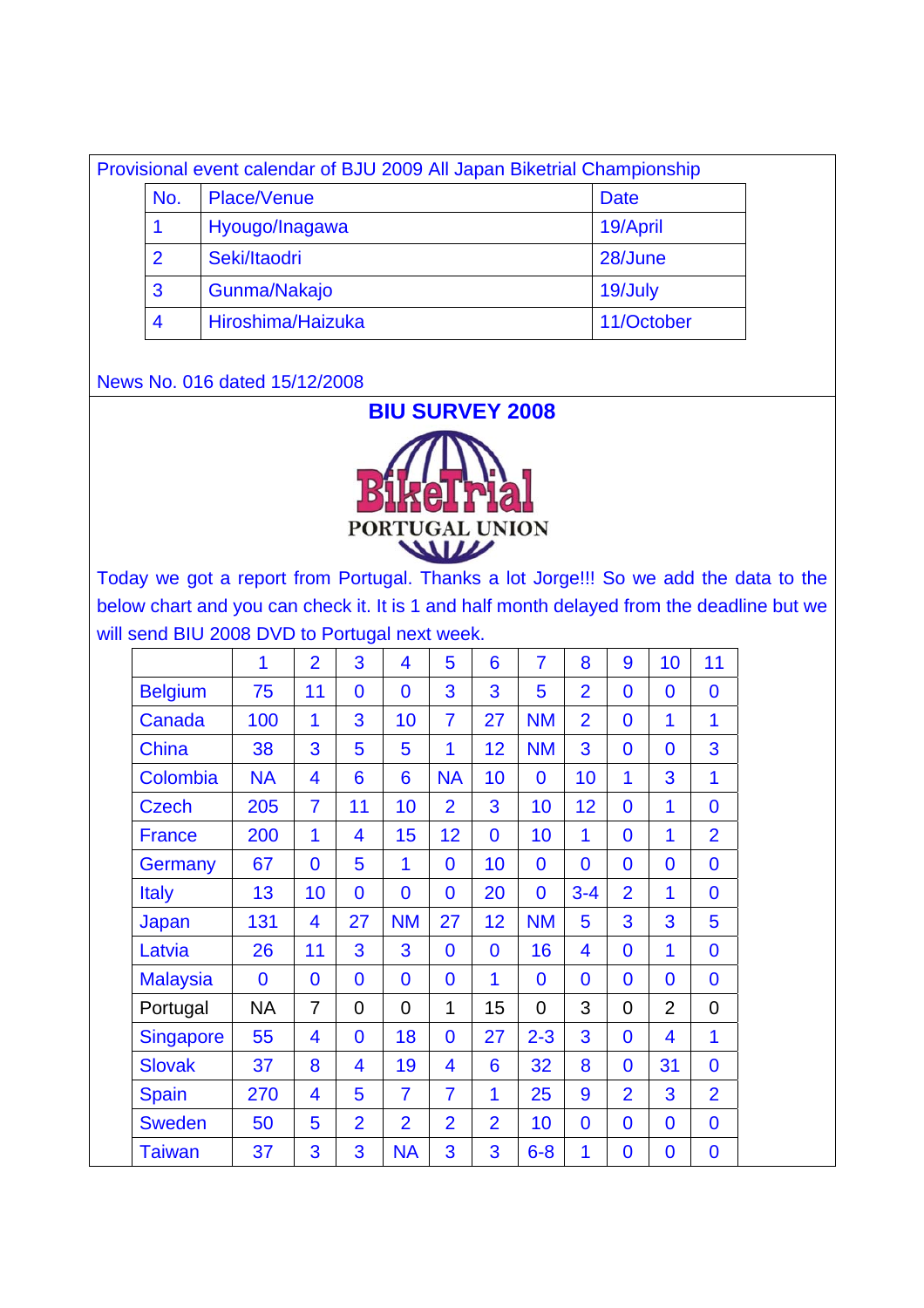| <b>UK</b>                                                                       |                                                                      | 32                                                                              | 5 | 40                          | <b>NA</b> | <b>NA</b>      | 1            | 10                | <b>NA</b>      | <b>NA</b> | 1        | $\bf{0}$     |  |  |
|---------------------------------------------------------------------------------|----------------------------------------------------------------------|---------------------------------------------------------------------------------|---|-----------------------------|-----------|----------------|--------------|-------------------|----------------|-----------|----------|--------------|--|--|
| <b>USA</b>                                                                      |                                                                      | 1                                                                               | 5 | 5                           | 20        | $\overline{0}$ | $\mathbf{0}$ | $\bf{0}$          | $\overline{0}$ | $\bf{0}$  | $\bf{0}$ | $\mathbf{0}$ |  |  |
|                                                                                 |                                                                      |                                                                                 |   |                             |           |                |              |                   |                |           |          |              |  |  |
| <b>TOTAL</b>                                                                    | 123<br>116<br>69<br>153<br>129<br>67<br>1,337<br>93<br>8<br>52<br>14 |                                                                                 |   |                             |           |                |              |                   |                |           |          |              |  |  |
|                                                                                 |                                                                      | $NA = No$ Answer                                                                |   |                             |           |                |              |                   |                |           |          |              |  |  |
|                                                                                 | $NM = No$ Management                                                 |                                                                                 |   |                             |           |                |              |                   |                |           |          |              |  |  |
| No.                                                                             | <b>Questions</b>                                                     |                                                                                 |   |                             |           |                |              |                   |                |           |          |              |  |  |
| 1                                                                               |                                                                      | <b>BNU License</b>                                                              |   |                             |           |                |              |                   |                |           |          |              |  |  |
| $\overline{2}$                                                                  |                                                                      | Competitions: How many national events?                                         |   |                             |           |                |              |                   |                |           |          |              |  |  |
| 3                                                                               |                                                                      | Competitions: How many regional events?                                         |   |                             |           |                |              |                   |                |           |          |              |  |  |
| 4                                                                               |                                                                      | <b>Competitions: How many local events?</b>                                     |   |                             |           |                |              |                   |                |           |          |              |  |  |
| 5                                                                               |                                                                      | School: How many under BNU?                                                     |   |                             |           |                |              |                   |                |           |          |              |  |  |
| Demonstration: How many under BNU?<br>$6\phantom{1}6$                           |                                                                      |                                                                                 |   |                             |           |                |              |                   |                |           |          |              |  |  |
| Demonstration: How many others?<br>7                                            |                                                                      |                                                                                 |   |                             |           |                |              |                   |                |           |          |              |  |  |
| 8                                                                               |                                                                      | Expose on TV: How many times?                                                   |   |                             |           |                |              |                   |                |           |          |              |  |  |
| 9                                                                               |                                                                      | Video clips: How many DVD were released?                                        |   |                             |           |                |              |                   |                |           |          |              |  |  |
| 10                                                                              |                                                                      | Magazines: How many magazines put Bketrial on?                                  |   |                             |           |                |              |                   |                |           |          |              |  |  |
| 11                                                                              |                                                                      | Bikes: How many makers producing bikes for Biketrial?                           |   |                             |           |                |              |                   |                |           |          |              |  |  |
|                                                                                 |                                                                      |                                                                                 |   |                             |           |                |              |                   |                |           |          |              |  |  |
|                                                                                 |                                                                      | News No. 015 dated 13/12/2008                                                   |   |                             |           |                |              |                   |                |           |          |              |  |  |
| <b>2009 WBC</b>                                                                 |                                                                      |                                                                                 |   |                             |           |                |              |                   |                |           |          |              |  |  |
|                                                                                 |                                                                      |                                                                                 |   |                             |           |                |              |                   |                |           |          |              |  |  |
| We got an information from Jason about Ping Tang confirmed the date of 2009 WBC |                                                                      |                                                                                 |   |                             |           |                |              |                   |                |           |          |              |  |  |
|                                                                                 | China as follows.                                                    |                                                                                 |   |                             |           |                |              |                   |                |           |          |              |  |  |
|                                                                                 |                                                                      | <b>2009 WORLD BIKETRIAL CHAMPIONSHIP</b>                                        |   |                             |           |                |              |                   |                |           |          |              |  |  |
| <b>Nation</b>                                                                   |                                                                      | <b>Venue</b>                                                                    |   |                             |           |                |              | <b>Date</b>       |                |           |          |              |  |  |
| China                                                                           |                                                                      | <b>Ping Tang National Geo-park</b>                                              |   |                             |           |                |              | 27-28/August/2008 |                |           |          |              |  |  |
|                                                                                 |                                                                      | News No. 014 dated 12/12/2008                                                   |   |                             |           |                |              |                   |                |           |          |              |  |  |
|                                                                                 |                                                                      |                                                                                 |   | <b>INFORMATION FROM CMF</b> |           |                |              |                   |                |           |          |              |  |  |
|                                                                                 |                                                                      |                                                                                 |   |                             |           |                |              |                   |                |           |          |              |  |  |
|                                                                                 |                                                                      | We got information from CMF about their new president. Please check below mail. |   |                             |           |                |              |                   |                |           |          |              |  |  |

Dear Mr.Hirano and Mr.Musil,

We are sending an updated information from the Czech biketrial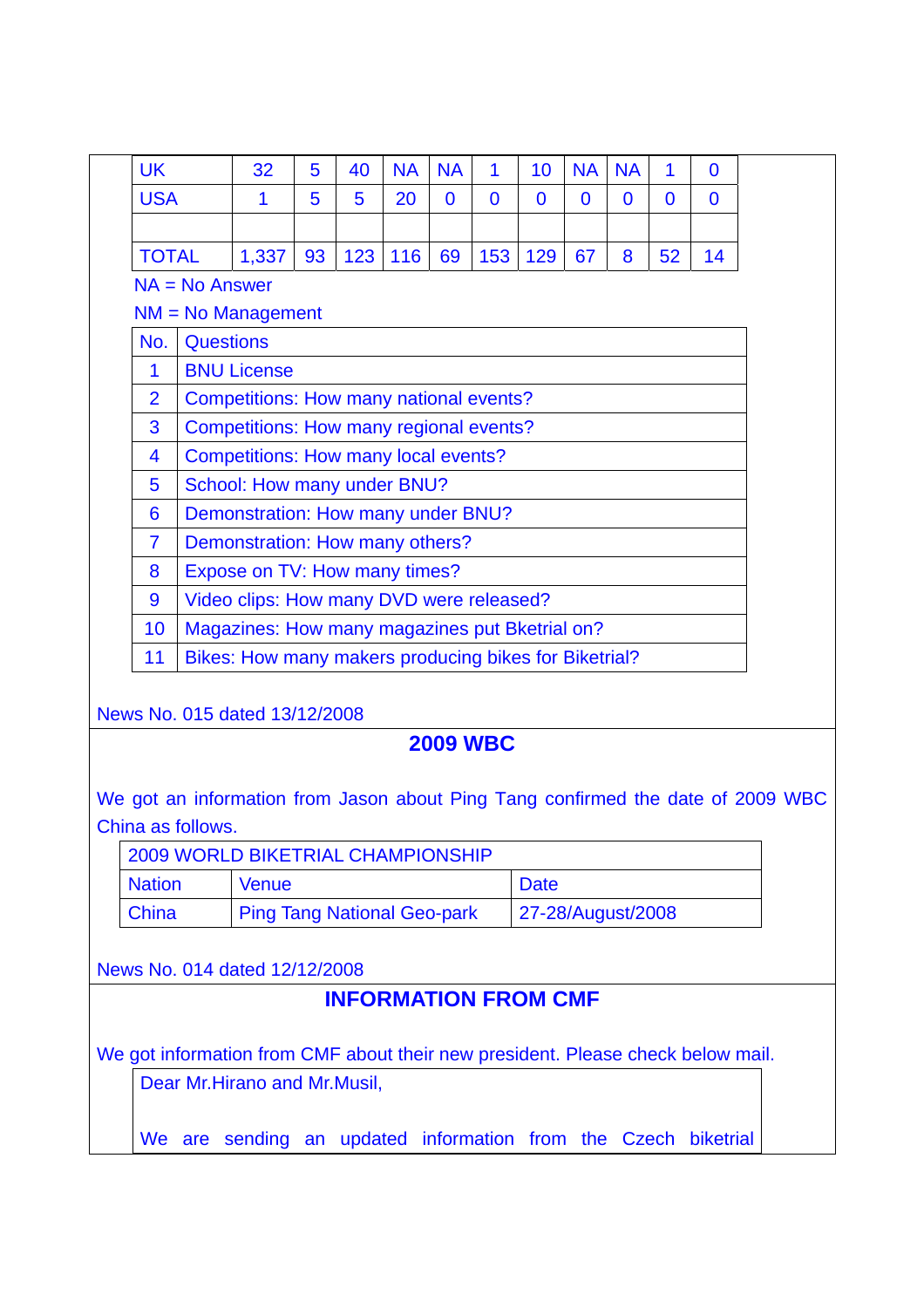association: The 29.11.2008 we organized the General Assambly of Biketrial, where the new Biketrial Comity was elected. The name of the new President of the Biketrial Association of the Czech Republic is Radim KAKAC, who has been approved by the Czech Motorcycle Federation as its Representative for Czech Republic in the BIU and the EBU. The abdicating ex President Mr. Havelka was awarded with a commemorative honour plaque CMF for his long lasting devoted work in Czech biketrial association.

Your next news send kindly to the following e-mail addresses:

cmf@cmf.cz or radim.kakac@tiscali.cz

Best regards Vaclav Kobes President CMF

News No. 013 dated 12/12/2008





Now making BIU 2008 DVD (4 discs) is over and we are just before sending it to the delegates who answered BIU SERVEY 2008 (refer to the list below). We will also send it to our officials (Pere, Brian, Libor) as our gift. We hope you will enjoy watching it.

| <b>Belgium</b> | . atvia<br>-uww |  |
|----------------|-----------------|--|
|                |                 |  |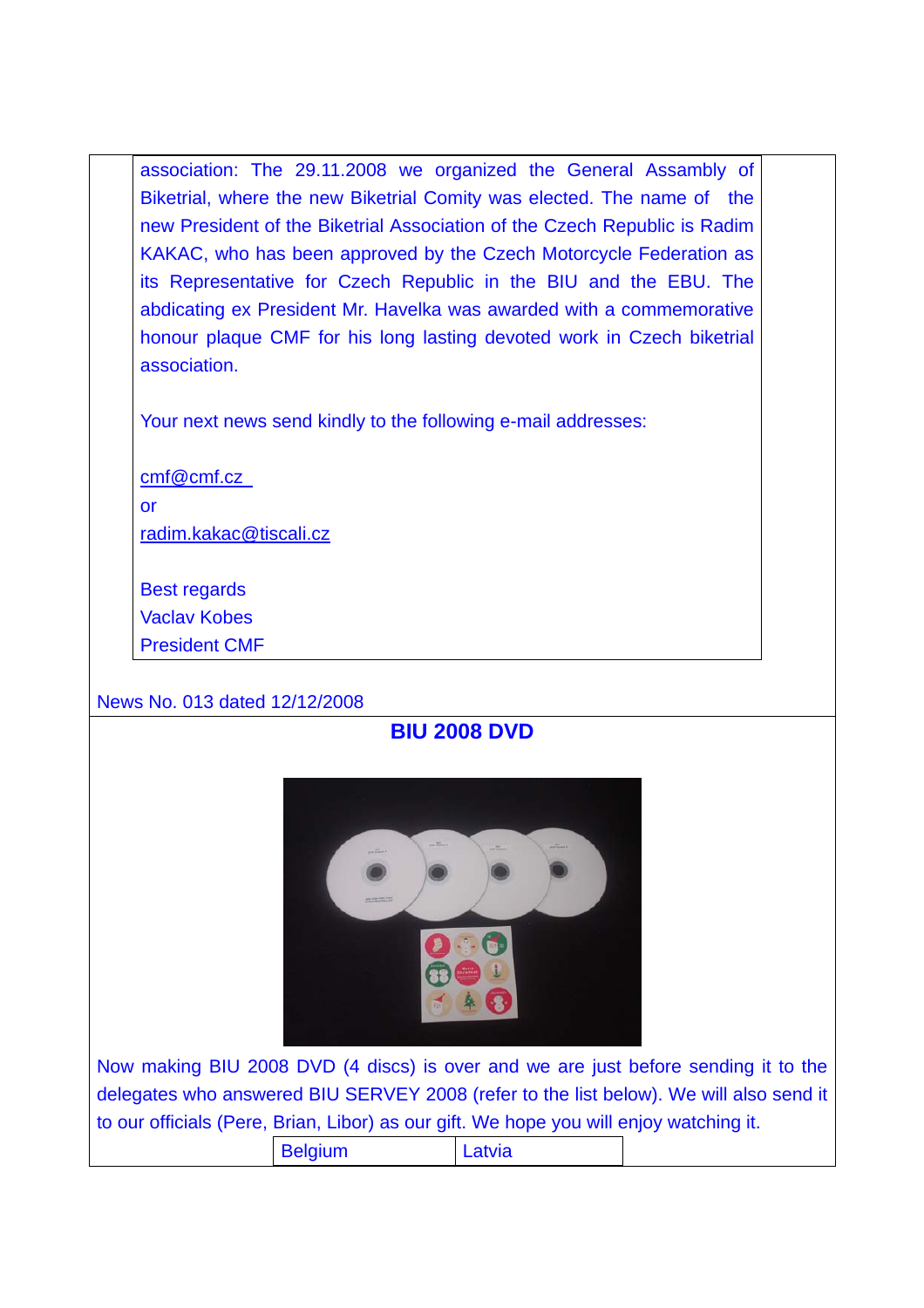| Canada        | <b>Malaysia</b>  |
|---------------|------------------|
| China         | <b>Singapore</b> |
| Colombia      | <b>Slovak</b>    |
| <b>Czech</b>  | <b>Spain</b>     |
| <b>France</b> | <b>Sweden</b>    |
| Germany       | <b>Taiwan</b>    |
| <b>Italy</b>  | <b>UK</b>        |
| Japan         | <b>USA</b>       |

This time the BIU DVD became 4 discs. Because we got a lot of video clips from many countries and many people. Thanks a lot!!! We are very happy to share them with delegates for this time.

| <b>Disc</b> | <b>Contents</b>                                             |
|-------------|-------------------------------------------------------------|
| Volume 1    | <b>Video from China:</b>                                    |
|             | (1) 2008 China Ping Tang World Biketrial Cup/TV             |
|             | It is a TV program on air in November in China.             |
|             | Probably it is the first time documentary TV program        |
|             | about Biketral in China. And sure It was a great            |
|             | promotion of our sport. Thanks to Jason. (30 min.)          |
| Volume 2    | <b>Video From Japan:</b>                                    |
|             | (1) News Real Time/Chukyo TV                                |
|             | It is a report of the news TV program by appearance of      |
|             | Yuna Hirano. (10 min.)                                      |
|             | (2) World record/Nippon TV                                  |
|             | It is a part of a sport variety program about braking       |
|             | world records by appearance of Keigou Arizono. (3)          |
|             | min. 15 sec.)                                               |
|             | (3) 2008 WBC Japan/NHK Gifu                                 |
|             | It is a documentary TV program about WBC                    |
|             | Seki-Itadori. The TV featured about a host family and       |
|             | friendship between a Japanese boy and a Spanish             |
|             | boy Marc Prat (2008 World Minime Champion). Also            |
|             | you can enjoy the battle of the top Elite riders, Dani      |
|             | Comas and Kazuki Terai. (43 min.)                           |
|             | (3) Eyes of Einstein/NHK TV                                 |
|             | It is a kind of science programs. This time the TV          |
|             | verified the secret of Biketrial riding skills of BIU Elite |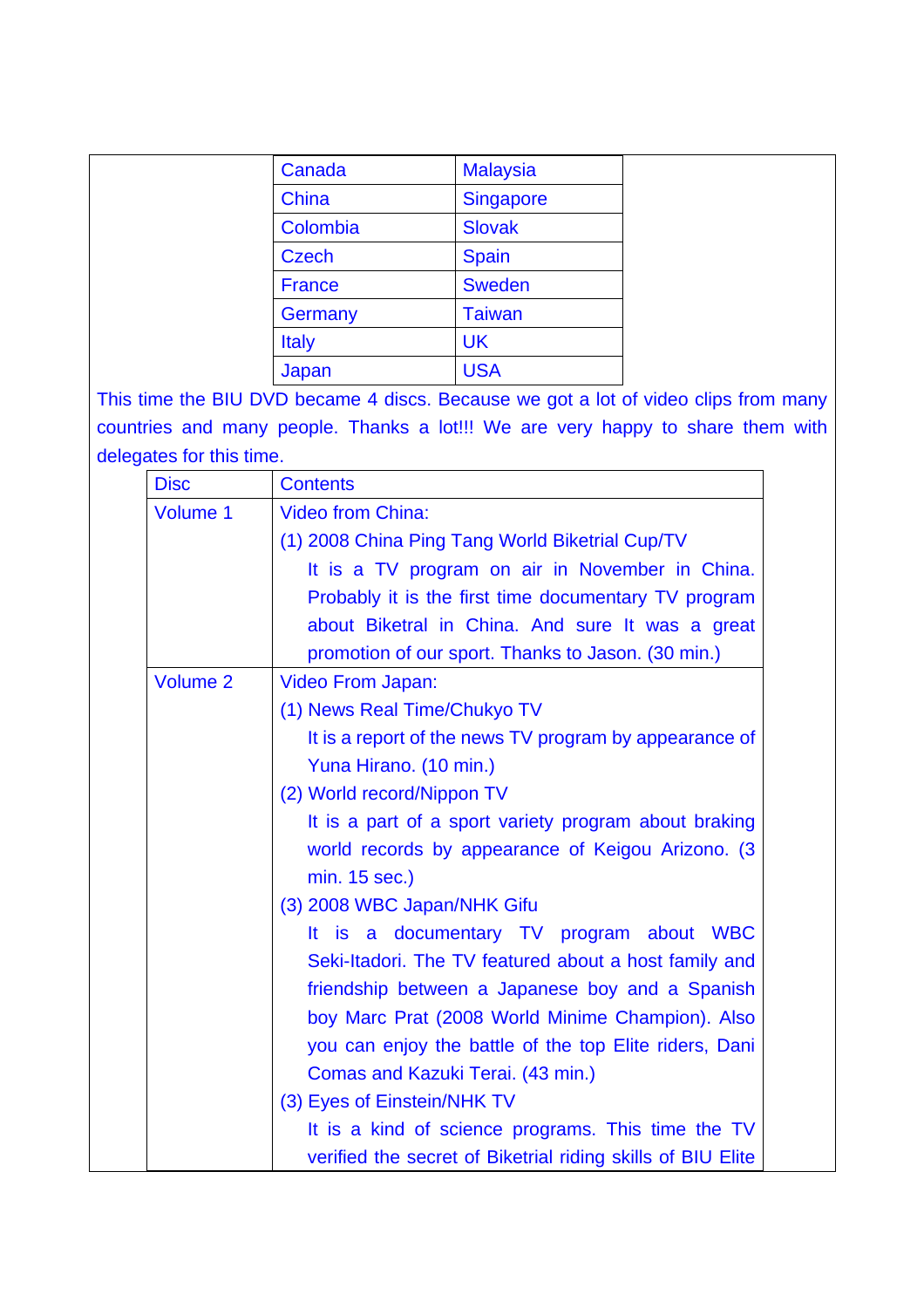|          | Kazuki Terai. The TV used special high speed cams to        |
|----------|-------------------------------------------------------------|
|          | verify his riding. You can watch super slow motion          |
|          | picture of Kazuki Terai in this program that you have       |
|          | never seen before. (43 min. 59 sec.)                        |
| Volume 3 | <b>Video from Hiro:</b>                                     |
|          | $(1)$ 2008 WBC                                              |
|          | It is an original video clip made (cam and edit) by Hiro.   |
|          | You can watch a lot of very spectacular crush and           |
|          | beautiful clean riding from WBC Spain, France and           |
|          | Japan. (2 min. 16 sec.)                                     |
|          | (2) OT PI last challenge                                    |
|          | It is as original video clip made (cam and edit) by Hiro.   |
|          | It is a video clip dedicate to the greatest Biketrial rider |
|          | Ot Pi. That reports Ot Pi's last Guinness world record      |
|          | challenge that he did it in Shaghai in May climbing         |
|          | 2008 steps of Gin Mao Tower. (3 min. 35 sec.)               |
|          | (3) 2008 World Biketrial Master Cup                         |
|          | It is an original video clip made (cam and edit) Hiro.      |
|          | You can watch very spectacular crush and clean from         |
|          | <b>WBMC.</b> (1 min. 7 sec.)                                |
|          | (4) 2008 China Ping Tang World Biketrial Cup                |
|          | It is an original video clip made (cam and edit) by Hiro.   |
|          | It is a documentary of the event that you can watch all     |
|          | sections and what was happening during the event.           |
|          | Chinese riders trying very hard in each section and         |
|          | riding of the top riders from Spain, Japan and Canada       |
|          | are great. (50 min.)                                        |
| Volume 4 | Video from Czech, Italy, Slovak and UK:                     |
|          | (1) Czech TV/Sport life                                     |
|          | It is a News program about indoor event held in Czech       |
|          | (39 sec.)                                                   |
|          | (2) Czech original video                                    |
|          | It is an original video about 2007 world biketrial          |
|          | championship held in Blansko. Very nice music with          |
|          | pictures (11 min. 14 sec.)                                  |
|          | (3) Italy TV                                                |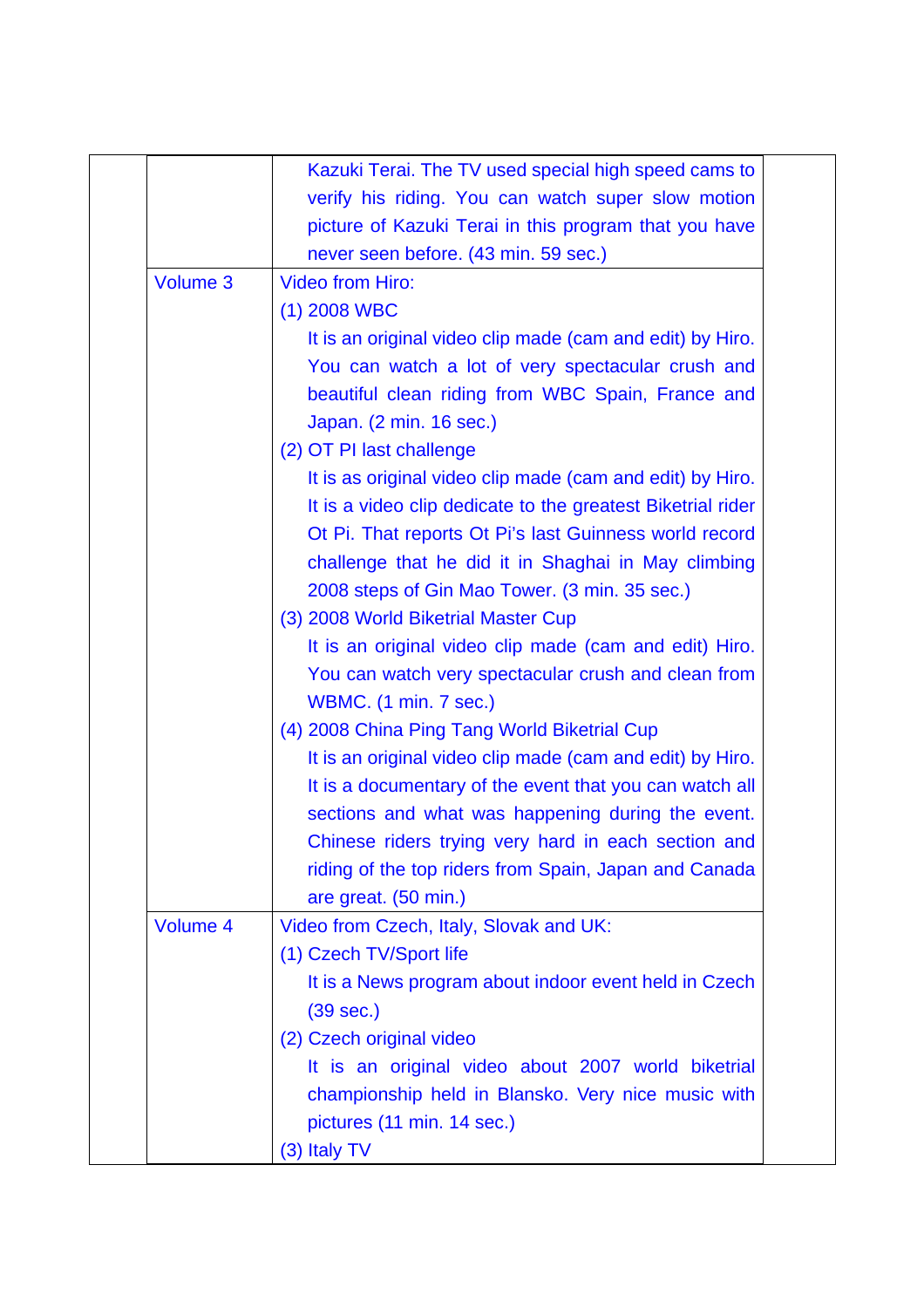| The first round of Italian Biketrial Championship held in |
|-----------------------------------------------------------|
| Castiglioncello, Livorno (23 min. 31 sec.)                |
| (4) Slovak TV/POV TV                                      |
| It is news program about 2008 European Biketrial Cup      |
| in Zariecie on 10th and 11th May (2 min. 23 sec.)         |
| (5) Slovak TV/TA3                                         |
| It is news program about 2008 European Biketrial Cup      |
| in Zariecie on 10th and 11th May (4 min. 53 sec.)         |
| (6) Slovak TV/PU TV                                       |
| It is news program about 2008 European Biketrial Cup      |
| in Zariecie on 10th and 11th May (2 min. 17 sec.)         |
| (7) Original video from UK                                |
| It is an original video clip of Ben Carlie. We got this   |
| from his family in May. We put this video clip here to    |
| not forget a boy who loved Biketrial. (5 min. 24 sec.)    |

We will post these DVD for you today and tomorrow. Soon you will receive it. We will be glad to have your impression about the DVD. Please send it after you check them. Thanks in advance.

News No. 012 dated 11/12/2008

# **INTERNATIONAL TECHNICAL RULES (24)**

We finished all discussion about the subjects we had this time. And the following is the report.

A-1 "Modification of Constructor rules."

SWEDEN: This can maybe work

SINGAPORE: We think it's a good system and we support this idea.

A-2 "Raise sanctioning fee of WBC."

SWEDEN: If this is the fee if the organizer fails to organize the event, then it's okay to raise it. If it's the fee for organizing it's not okay to raise it.

SINGAPORE: 1,200 Euro to 1,500 Euro is Fine, we are not so sure about x3 for the final round, any particular reason for the x 3 times?

A comment from Hiro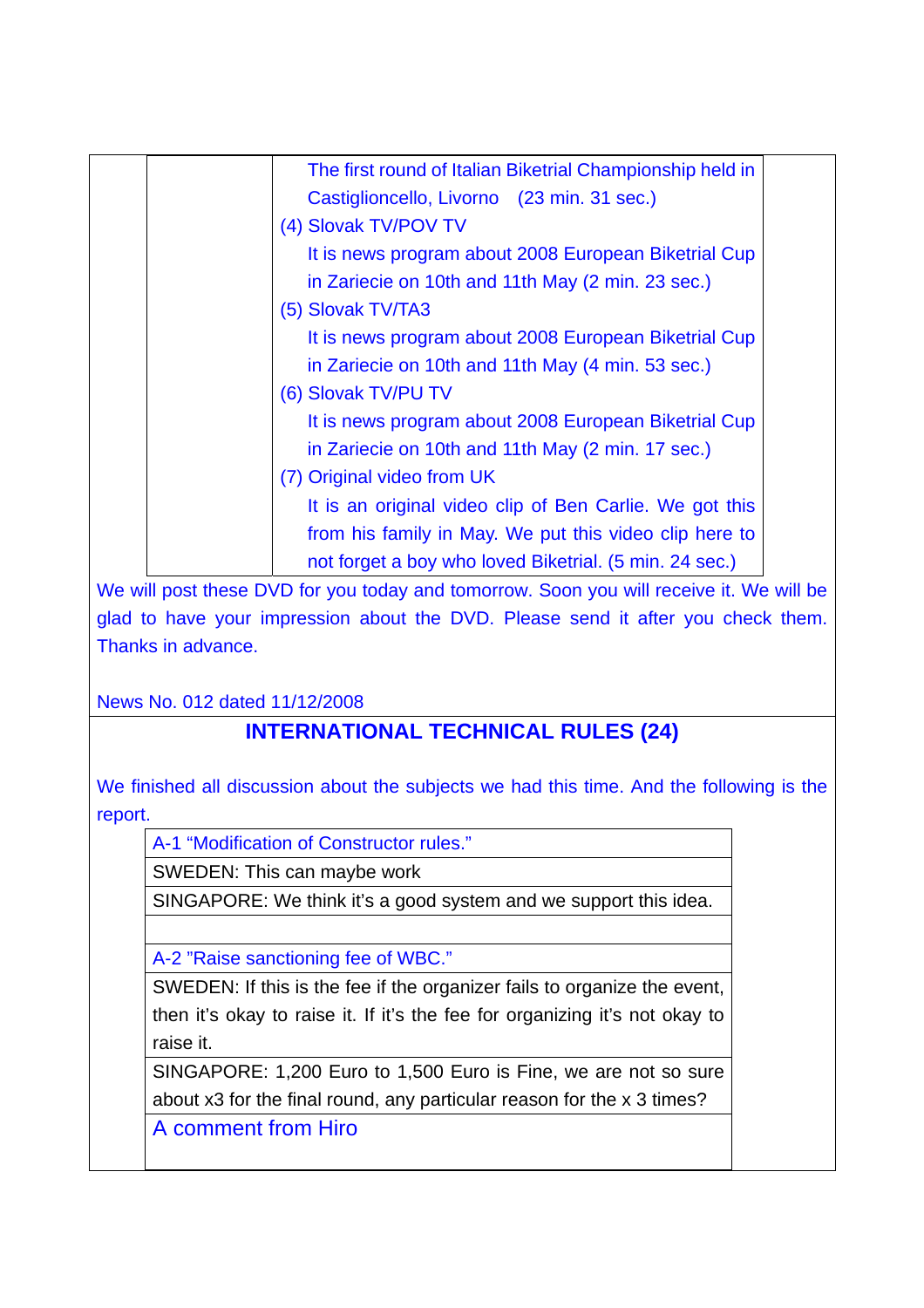Sanctioning fee: it was 2,000 German Mark in 1992 and 1993. And we changed it to 1,200 USD from 1994 to 2004. In 2004 we changed it from USD to Euro. So now 1,200 Euro is the fee. But since 1993 (when I became the president of BIU) I decided to ask X3 to the organizer of the final event (Japan) to pay this. It helped the lack of our budget. So Japan has been paying X3 from 1993 to this year. This was great support for BIU but actually it was not exactly in the rules. It has been 15 years and now I want to put this in the rules for the future. And it is important to keep our budget from decreasing the number of events in recent years.

A-3 "It will be interesting to check how many Expert or Master riders keep on WBC."

SWEDEN: It's interesting to see how many riders we have overall. My personal feeling is that we have lost a lot of riders both national and international the last years.

About A-3: We checked about entry number of participants with 26 inches bikes for WBC according to the suggestion. You can check the change of number in those categories in the list below (see the data). This year, we increased participants with 26 inches bikes in Junior and Senior (they were Expert till the last year), but decreased half participants with 26 inches bikes in Elite (they were Master till the last year). But in total, we increased the participants with 26 inches bikes. We guess that one of the reasons could be… Expert was a wide age category (from 15 to up) and it was quite hard for young riders because they had to compete with adult. Now they can ride in Junior in a similar age group. It is much better for them. But in Elite, We guess that for younger and elder participants with 26 inches bikes were not easy (probably became harder) this year. But as we see Dani Comas won the championship, it is not a big problem for the top riders. Any way, whenever they want, they can choose their best wheel size and not so big problems, isn't it?

\*Refer to the report of BIU for A-3 below.

A-4 "Bad feeling concerning selections and people that incribes to the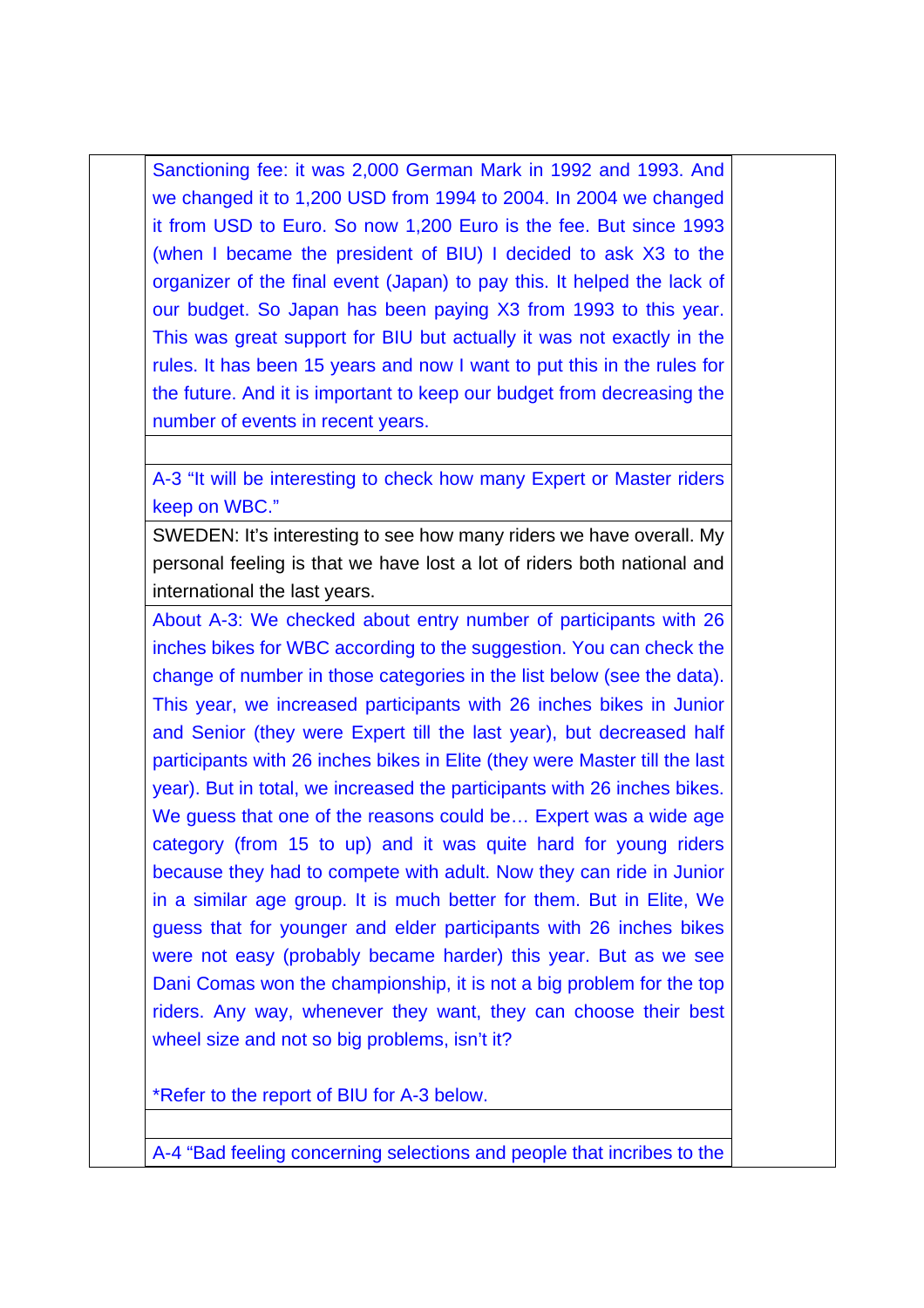different runs of WBC and finally do not attend. Pre-inscription will be welcome (with payment from each national organization). Each selection loses money in case of non attendance o by each inscribed rider not present (or something like that). Spain had lost a lot of money paying full insurance for many inscribed foreign riders that didn't attend Frías (2008 WBC Spain)."

SWEDEN: Yes, some kind of fee for not showing up when you are entered is OK.

SINGAPORE: We believe this solution will help

A-6 "Bad feeling concerning how difficult it becomes to find organizers for WBC. What could be changed in rules (WBC) to avoid this tendency?"

SINGAPORE: We believe there could be a possibilities of conflict of interest in the organizers with other International or Regional competitions.

A-7 "There is a good feeling for new categories. Three years makes a lot of differences between younger and oldest boys, but it's difficult to change it keeping the number of categories and preserving Minime to be in Junior before 15 years old…"

SINGAPORE: We have no comment about the categories, we think its fine at the moment. We are open to changes and discussions.

|                                | <b>2005 WBC</b> | <b>2006 WBC</b> | <b>2007 WBC</b> | <b>2008 WBC</b> |
|--------------------------------|-----------------|-----------------|-----------------|-----------------|
|                                | 4 rounds        | 4 rounds        | 2 rounds        | 3 rounds        |
| <b>Master/Elite 08</b>         | 14              | 15              | 16              |                 |
| <b>Expert/Jun &amp; Sen 08</b> | 78              | 56              | 53              | 74              |
| <b>Total</b>                   | 92              |                 | 69              | 82              |

#### REPORT OF BIU FOR A-3

B-1 "Not to allow receiving help from any body queuing in the line while the rider is checking sections for Group B and C.": SWEDEN: We think that the kids still should be able to get help, haven't been any mayor problems on the Saturdays. The biggest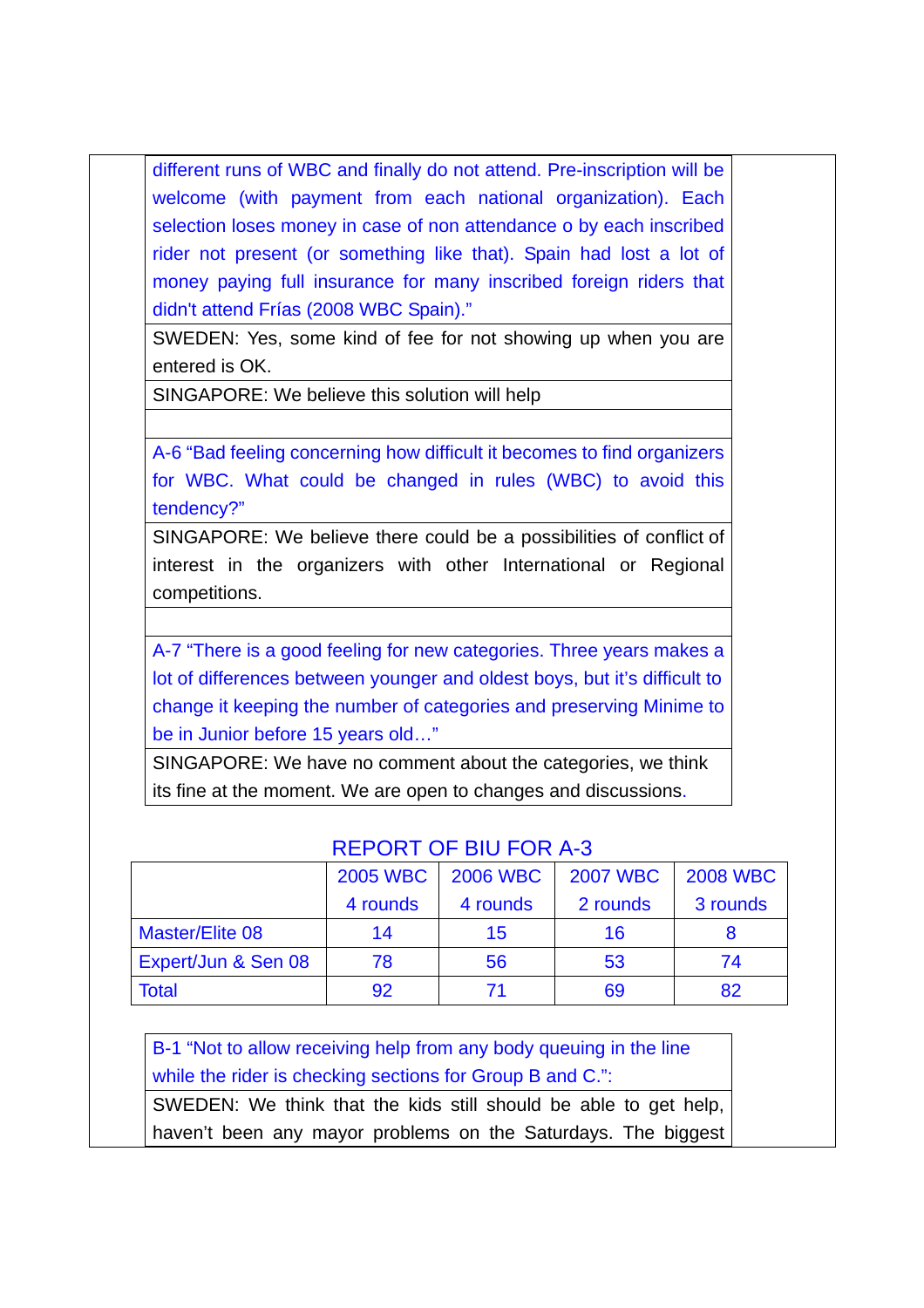problems have been on the Sundays with riders that tries to pass the que. Maybe we have to change the system? Proposal : The card is handed over to the relevant staff on arrival at the section and the rider is then called acc to position in the "list" of riders waiting to compete. If the rider is hesitating he or she waits with handing over the punchcard until a suitable moment.. This requires no physical line in front of the section

#### A COMMENT FROM HIRO

I understand this reason of this proposal. It is a kind of the sight from participants having seen and had unfair act and bad manner of other riders. Here let me explain you about a bit different opinions from different sides. Ok, you think MAY BE we need to change to avoid the rider passing the queue in the section. But before think about changing it, Let us check the actual rules we have now. At the section 1 of the WBC Spanish round this year, I saw this problem happened and it was mess. A lot of riders are in the neutral zone together and they were trying to get his turn to enter the section. The reasons of this problem were as follows.

- (1) Neutral zone was too short and too wide. It was about 2 meters wide (the preparation of the sections by the organizer was not good. And the jury had to check the sections more carefully).
- (2) The observer did not know about he must tell to the riders to queue in parallel (Check Refer 1).
- (3) The observers did not know about the neutral zone is a zone for the only the next rider to wait his/her turn to try the section (Check Refer 2).

I gave my advice to the observer at the section 1 and it was solved. So this problem can be solved if observer knows he had to control the queue. Now let us think about the changing the rules and also the risk.

- (1) At the first, we have to change the rules of Art. 13 PENALIZATION Penalization system 31 to pass the penalization card (punch card, hereinafter card) to somebody (check Refer 3).
- (2) If riders can give the cards to someone (control) in the section when he arrived there, it means they can reserve his turn to try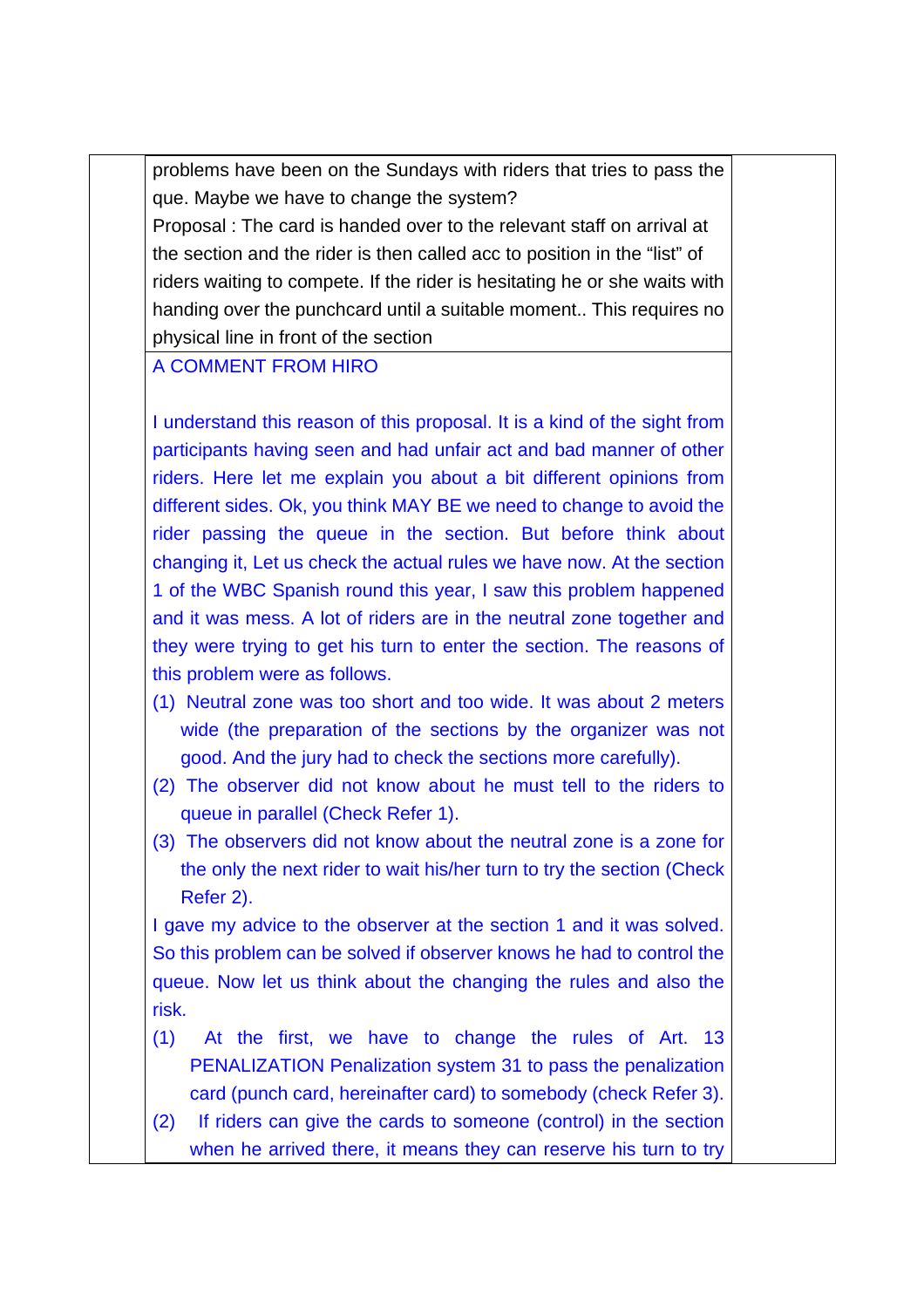the section. It will make a big difference from a system of "be in the queue when he is ready to try". We must know that if we change it, it will be no more TIME KEEPING SYSTEM for riders. Because riders go around sections almost the order of start and they cannot pass the other riders. At the end, if they had time penalty by delay, they will have a reason to protest to the organizer for the problem. Then to avoid this, we must give more time to riders for the competition. Then it is not time keeping system any more. But to add time for the competition, it will be a big problem in Asian events. In Asia, the day time is shorter than Europe. It is getting dark about 5 o'clock. Events will have a big risk to organize before get dark and extend competition time than now will be a big pressure. Up to now, why riders do not protest when they got time penalty of delay is we do not control the cards after the start to finish. If the organizer should keep the cards in each section, that will be a risk for the organizers. Imagine who will have the responsibility of keeping the cards? And I am quite sure that the keeper of the cards may be shuffle it sometimes (it usually happen when they keep it). It is too dangerous for events. Biketrial is a very complicate sport for the organizers. It will be not nice to make it more complicate, isn't it? Or before we think about changing the rules, how come we do not use the rules we have now? I see every time this problem happened, the rules were forgotten.

B-2 "Confirm the penalty points when the line between front and rear wheels cross over a stake."

SWEDEN: Needs to be cleared out

SINGAPORE: We think the rule now is very clear about this and we do not need to change this, But to make sure we have observers with good knowledge and better if they have experience.

FINAL VIEW OF BIU:

(1) There was no support to the reason of observer judged 5 points. But the cross over the stake (A) and the ribbon (B) by the bike (line between the front axle and rear axle) is not allowed. So the penalty points 5 should be accepted.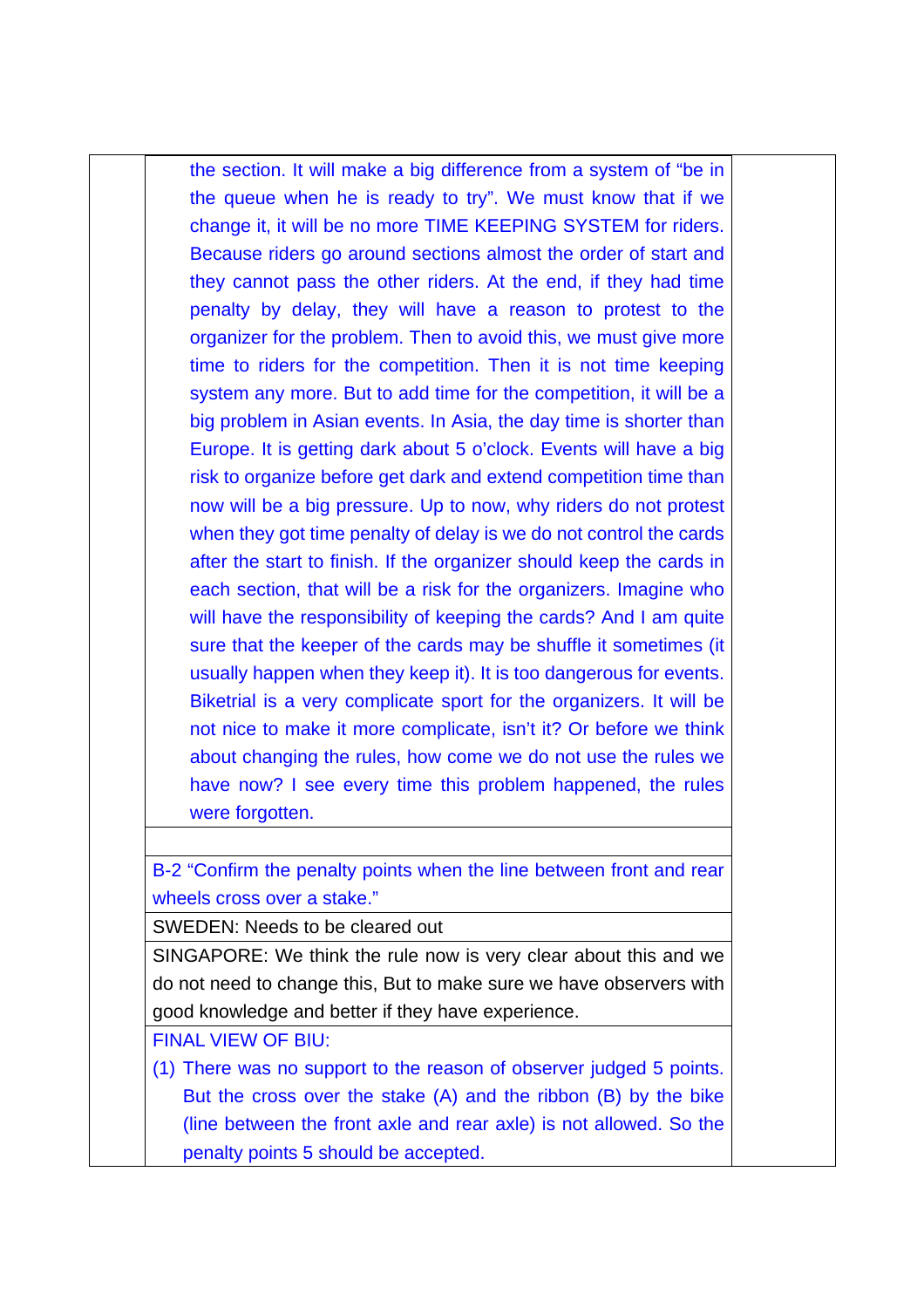- (2) The designated sign should be well made. Especially stake on the slope must be longer enough and the ribbon height should be enough level to avoid the situation the bike go over it. Then it will be clear to see cross over the sign by the bike for the observers and spectators.
- (3) About the height of the ribbon, The rules now is Art. 09 DELIMITATION "The entirety of the ribbon must be fastened at a minimum height of 10 cm and 30 cm." We will change it to "The entirety of the ribbon must be fastened at APPROXIMATELY 30 cm from the ground (as close as possible to this height)" from the next year.
- (4) We will add "crossing over the color sign, the ribbon and the stake with the line between the front axle and the rear axle of the bike are not allowed " to ITR Art. 13 PENALIZATION 17, "Both the front and rear wheel axles must pass between the color signs, the ribbon and the stakes."

B-3 "5 points penalty to move bike forward/upward while foot on the ground in the section."

SWEDEN: NO, that will change the grounds of the sport biketrial to something else. Very difficult for the observers and only suitable for the top riders that don't need to dab. Will be do or die instead of tactical trial.

SINGAPORE: This Rule will restrict younger riders in the section especially when junior and senior shares the same line. There will be sections that some junior riders may have difficulties or seem dangerous to them that they will need a point or two to get over. WIth this rule, We believe it will be diffcult to make fair sections for all riders. We believe dabbing is also a Technic of BikeTrial Sport.

B-4 "Penalization system addition in 4 point."

THE FATHER OF BIKETRIAL: Thank you for to give me this opportunity to comment about the BikeTrial rules. The BikeTrial (and Trialsin) technical rules come from England moto-trial of more than 100 years ago. My position is 3 and 4 feets is 3 points. Reasons: is more easy for the checker, more logic because 5 feets is 5 points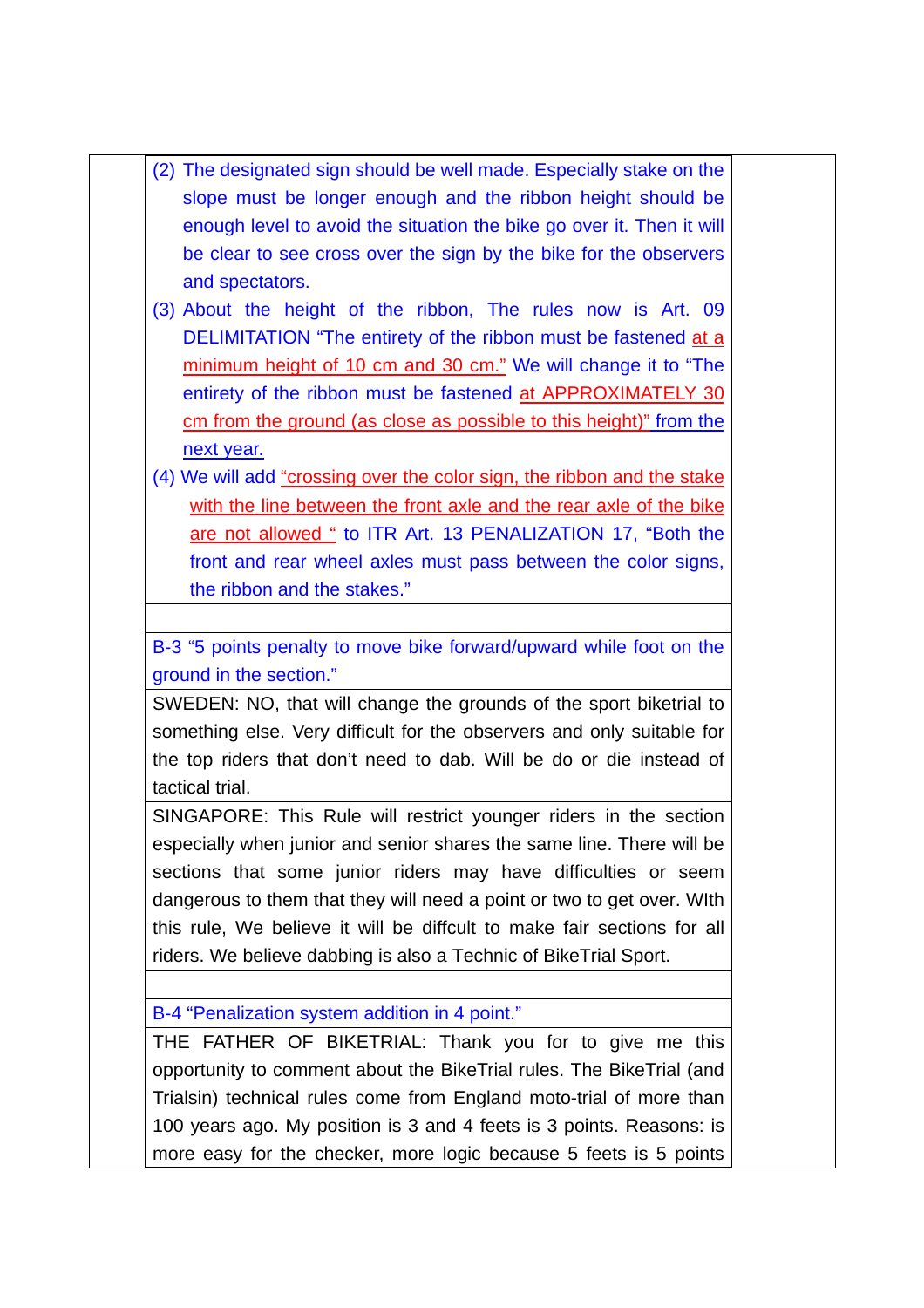(fiasco). If we accept 3 feets = 3 points and 4 feets = 4 points, also, why no?, 6 feet is 6 points, 7 feets, etc. For me 3 and 4 are 3 points is clear and trial idea, is right, no more comment. Monty-Pi

SWEDEN: Keep it as it is. We work close together with Motortrials and need's the similarity. Do not invent rules not needed.

SINGAPORE: We think the rule now is very clear about this and we do not need to change this.

## EXTRA SUBJECT: The below matter was sent from Brian.

Dear Hiro

I think that there is one particular rule which should be made clear. Do you remember that I asked your opinion on an observation problem which arose at the European Championship in Belgium in May this year. When a rider's front wheel passes over the ribbon (tape) in the air - the rear wheel and rider are in the section - it is 0 penalty. If the rider is with one foot on the ground, and the front wheel is in the air over the ribbon, in Belgium riders were penalised 5. However many people believe (including myself) feel this should be 1 point. Can this be made clear in the rules please.

### Brian Matthews.

### (One comment from Hiro as BIU)

(1) If some thing happened like that, the rider should ask (just asking is OK) to the observer about why he got 5 points. (2) The observer should explain the reason to the rider. This is the first thing to solve the matter. In the rules, one wheel can fly over the ribbon till it contacts outside of the section. In that case, the wheel was not contact to the outside yet. So one point by 1 dub is the penalty he had to get. That is all. The situation is not against any other rules. Same as the police man cannot give a ticket to any driver if the rules are not in the traffic law. I do not think this is rules problem. It is very clear in the rules. It happened because of the inexperienced observer. Please tell the matter (which section) to Jean-Michel and must explain what was wrong in the observer meeting next time to avoid the same mistake.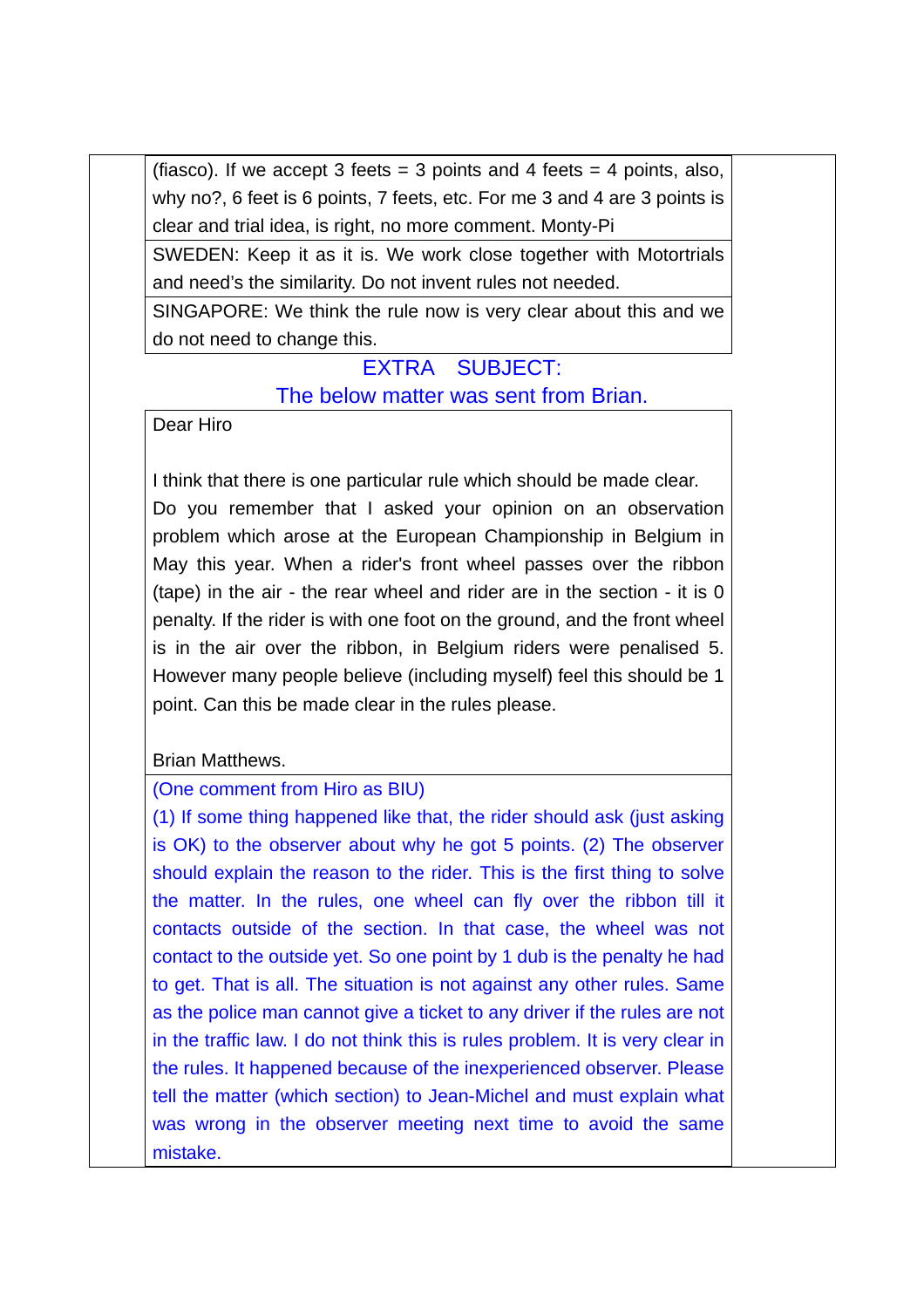#### Dear Hiro

I feel that I must continue with problem which arose at the European Championship 08 regarding the front wheel flying over the ribbon with 1 foot on the ground. At least two riders were given a 5 point penalty by EXPERIENCED observers. The issue was discussed by the Jury following the event, and the host Country explained that a "5" was always awarded nationally. The rules were referred to by the Jury and the complete European BikeTrial Union Committee including the President. Nothing was seen in the rules to determine the correct penalty for this case. It was agreed that it must be made clear to ALL Nations how this should be observed by inserting something in the rules. Once again I must make it clear that the host Nation observed the competition very well. The problem arises when a Nation interprets the rules in a different way to other Countries. Unless it is made clear by means of the rules, the same problem will occur when certain Countries host more International events.

#### Regards

Brian Matthews.

We got mail from Brian again about "got 5 penalty points by a wheel fly over the ribbon and a dabbing same time". This was not miss judge of the observers. It was in the rules in Biketrial Belgium. So it is more serious problem than we thought. First I do not know how many countries have the rules like that? We think that it is only Belgium. We do not think this is a translation problem. The things not in ITR must not be added in the national rules. I hope Jean-Michel will change the rules in Belgium as soon as possible and this matter will be over.

In order to avoid this problem, Spain is not translating the rules since 2004; we force the original BIU rules as a unique issue. When an organizer need a summary, he uses it just as a guide, but any claim is reviewed with BIU document on hand. Riders (and parents) has to understand that English is important to be a worldwide sportsman-sportswoman. In Spain ALL the students are obliged to learn English after many years. I do not accept excuses from anybody.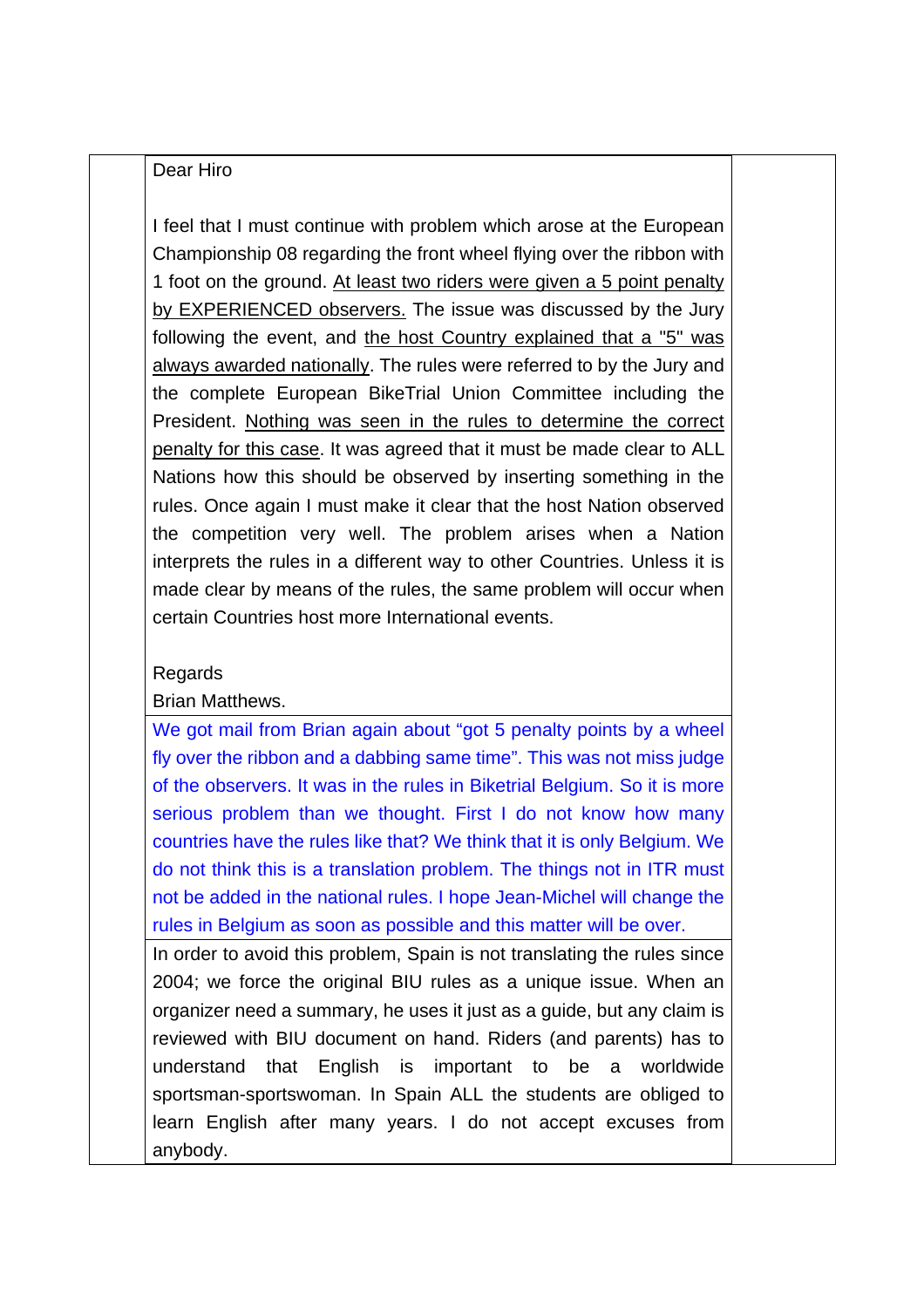## Regards. Màrius

About "5 points by 1 wheel fly over the ribbon with a dab", Brian wrote in his mail that "Nothing was seen in the rules to determine the correct penalty for this case" (refer to his mail below in square). If it is not written in the rules, and nothing was against the rules, observers cannot give any penalty points to any riders. It is very clear. From BIU side, there is nothing more to explain about it (see the comment of Hiro in the below square). We asked opinion and Belgium rules to Jean-Michel by sending our mails 3 times already (on 18, 20 & 24/Nov.) but still no answer from him. (Jean-Michel, send your comment please) If it in their rules, it is wrong and they must change it. According to the request from Brian, We can insert below figure in the rules from the next year. Do you agree it?



Dear Hiro,

First of all, congratulations for your new election for president. I am obliged

My company has to answer to an account control last week. Therefore, let me apologize for the few days late of my answer. Thanks for taking time for your answer.

Belgium has already organized severals WBC and last year an EBC. As Libor told you in France, it was a nice organization, at the level of a WBC organization, at least. Including this organizations, with a lot of work to proudly and with a high quality, promote The BIU and BBA,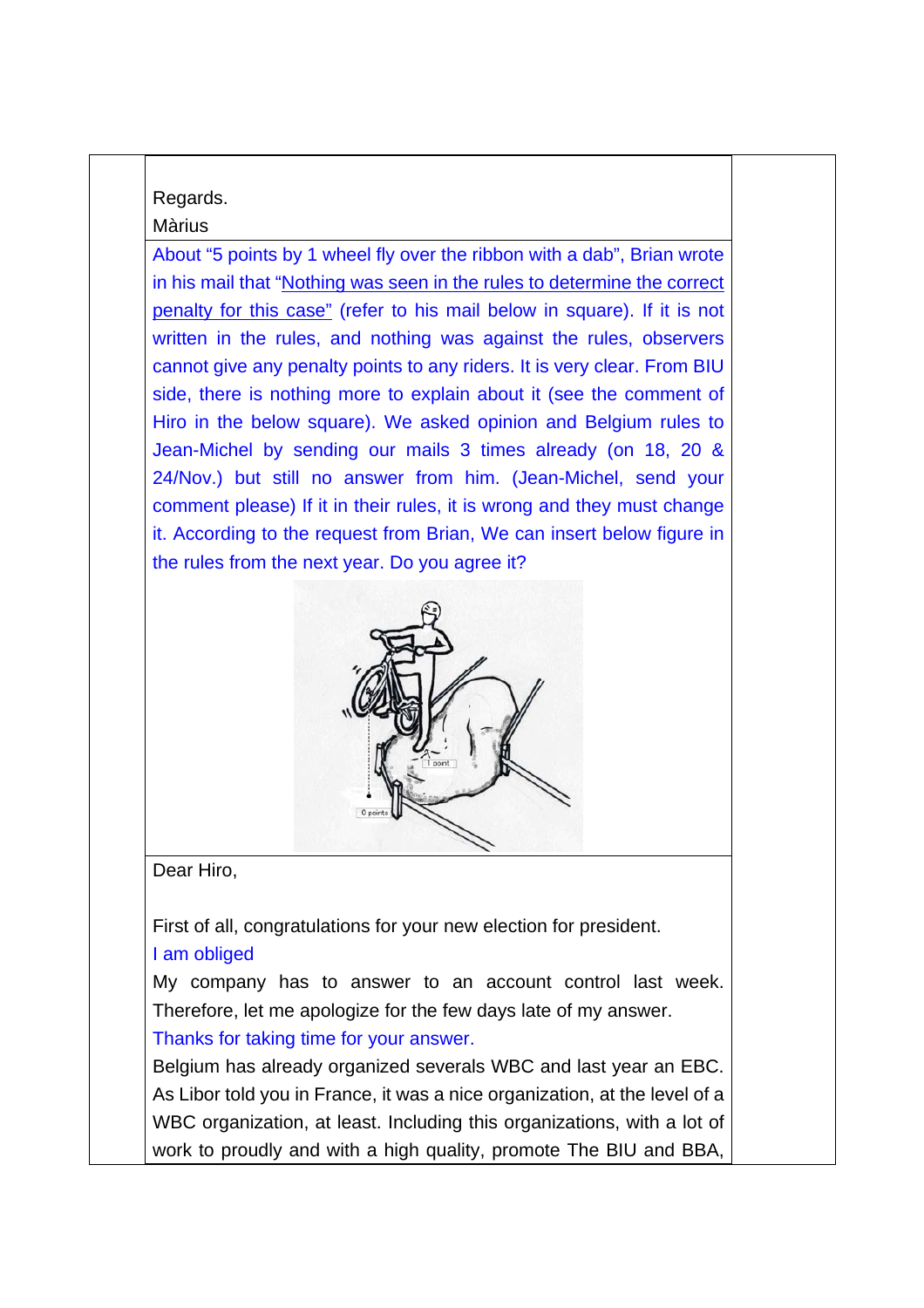we have always integrated the BIU rules.

## Thanks a lot!

The same in our national championship. (Eleven rounds!) In the past years, over-passing the ribbon  $= 5$  points. Within the new rules that we published on our website, our reading is the following, as shown on the Fig.2, art. 13/13:

New rules? We do not change any decision about over and under passing ribbon matters since beginning. We just tried to explain it well by using figs in the rules.

13 One wheel flying over the ribbon without contacting the ground. (Refer to Fig.2).=0



We considered that both foot must be on the pedals, as shown on the fig.2.

The fig.2 is a sample explaining only a case of over-passing a ribbon with one wheel. Nothing else. The sentence does not talk about footing at all there. It tells about the limit of over-passing and when the rider gets 5 points by that. Footing matter is not included.

During the jury meeting, Brian exposed to all the ribbon problem. So we refer to the rules. It was decided to punch five for this matter, for every driver, because off this was not clear to all.

With your though, we have to write everything in the rules. And if something not written in it, observer can give the penalty by their own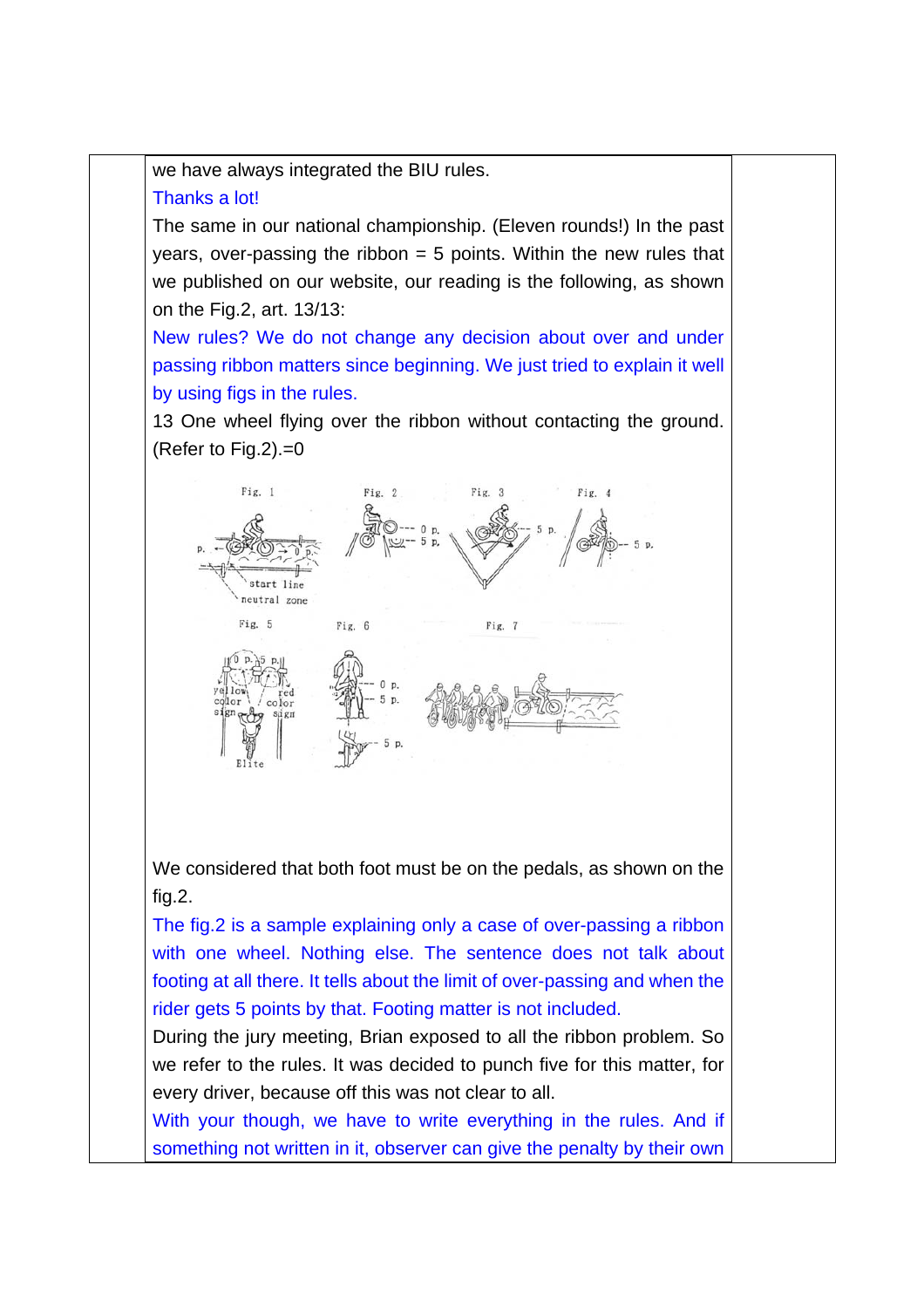thought for that. That is wrong! If the matter was not written in the rules, you cannot give any penalty to riders. That is main concept to understand rules. We do not want rules book became 1,000 pages or even more. The rules must be enough with details to not make confuse but the same time, it should be as simple as can be.

It was also decided that Brian will ask you explanations about the ribbon problem. That's what he did. You have taken a decision, nicely explained by a drawing. So now it's clear for everybody and it will be included like this in our rules.

If you think it is necessary, we will add the fig. and modify the sentence of Art 13/13 from next year.

We would like that the followings rules will be respected in the futures WBC:

16 Under-passing the vertical line of the ribbon with the wheel axle. (Refer to Fig.4). 5

17 Both the front and rear wheel axles must pass between the color signs, the ribbon and the stakes.

13/17 is important rule. Now we start discussing this part with Marius. If i can help you with a discussion with UCI, trough Kenny Bealey, for having WBC in Europe in 2010 with a plenty off riders, don't hesitate, it's very important.

### Thanks.

I want to wish to everyone to pass a nice Christmas and happy new year with a fully success in our loving sport.

### Same to you!

For BBA (Belgian Biketrial Association), Jean-michel

News No. 011 dated 09/12/2008

## **PERSONAL COMMEMNT**

**Personal comment from Hiro:** 

**In Ping Tang, I had a talk with a volunteer staff (a girl from university) about WBC. When I said "a lot countries will come to Ping Tang like Czech, UK, France from Europe and Singapore and Taiwan from**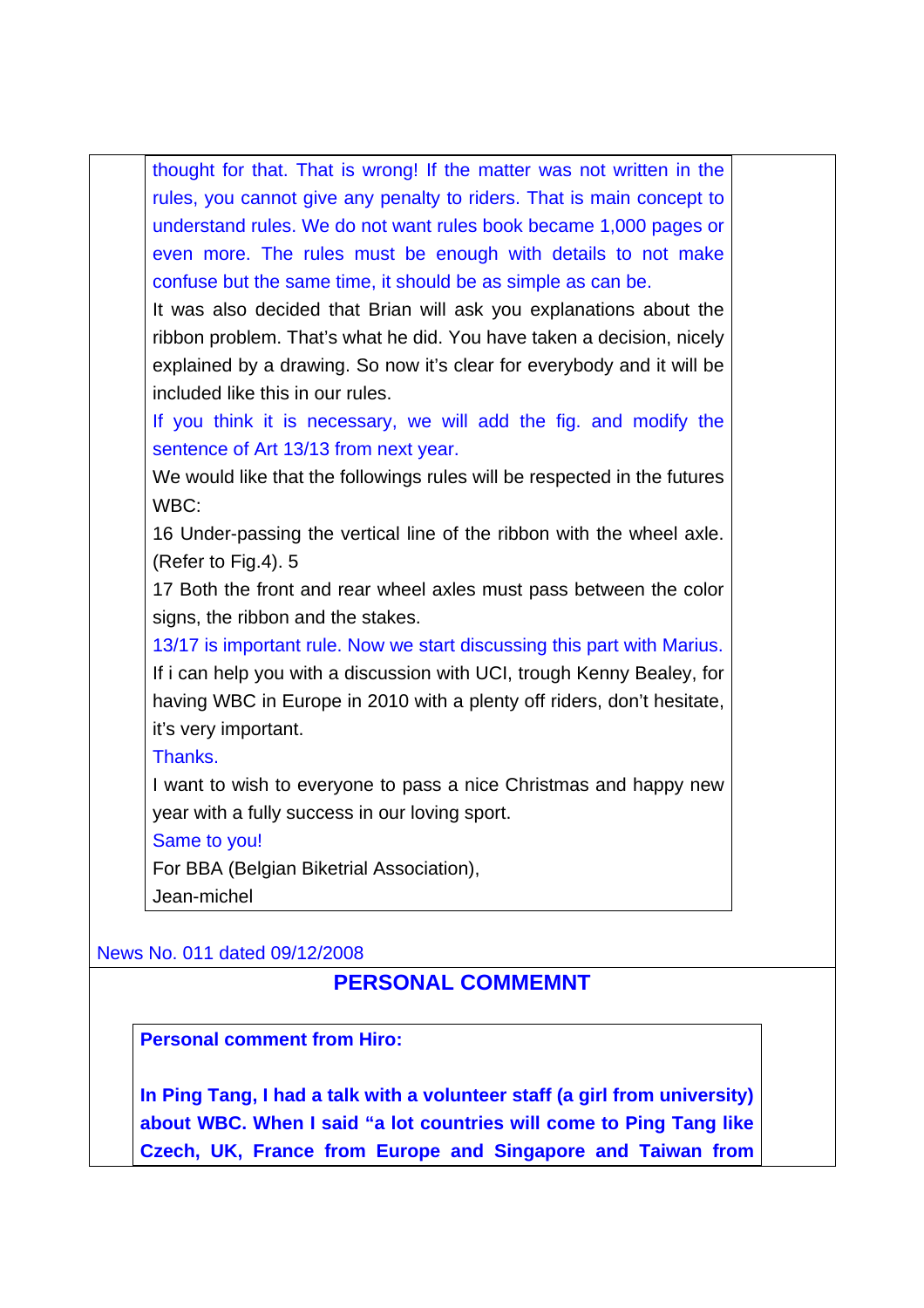**Asia". She immediately said "Taiwan is China" to me. That did not make me surprised, and I did not say anything to her. In May in Shanghai, it was 3 months before the Olympic games and the government of Shanghai was nervous about the protest of Tibet and afraid something happen during our world cup event. When I had talking with a woman of one of our staff about Tibet matter. She said "Tibet people are very bad". Even though 2 things were different matters but I felt something similar. Then I though Taiwan should take part the WBC in China (Kevin you should visit Ping Tang with your team). It will give an opportunity for the people to think about those matters by facing the real. An international sport event of us can be a good chance to the people start thinking about the other countries through the communication in the citizen level. I think that it may be small but a great thing. Through Biketrial, I enjoyed staying Spain, France, Czech, Slovak, Singapore, Canada and USA, all countries where I have been and work with the event staff. And I got good friends there. Thanks to Biketrial!!! In my opinion, people never can be as one by ideology or the faith, but just for the sport we like. We can get together and help each other. I think that is enough and better than nothing is happen or nothing is done. Better cut off the politic thing which makes wall or trench. We must proud of WBC, EBC and APBC that we are communicate internationally through our sport and that is the best thing.** 

**News No. 010 dated 07/12/2008**

# **TAIWAN MATTER**

We got a comment from Kevin about Taiwan matter. Following is our reply to him. We are only a sport organization with independence and we do not belong to any political parties and not against to any politic matters.

Dear Hiro,

We'll have last event of '08 at this Sunday. During the moment our riders and parents will meet together also.

Sorry to said, only one round of WBC next year in China.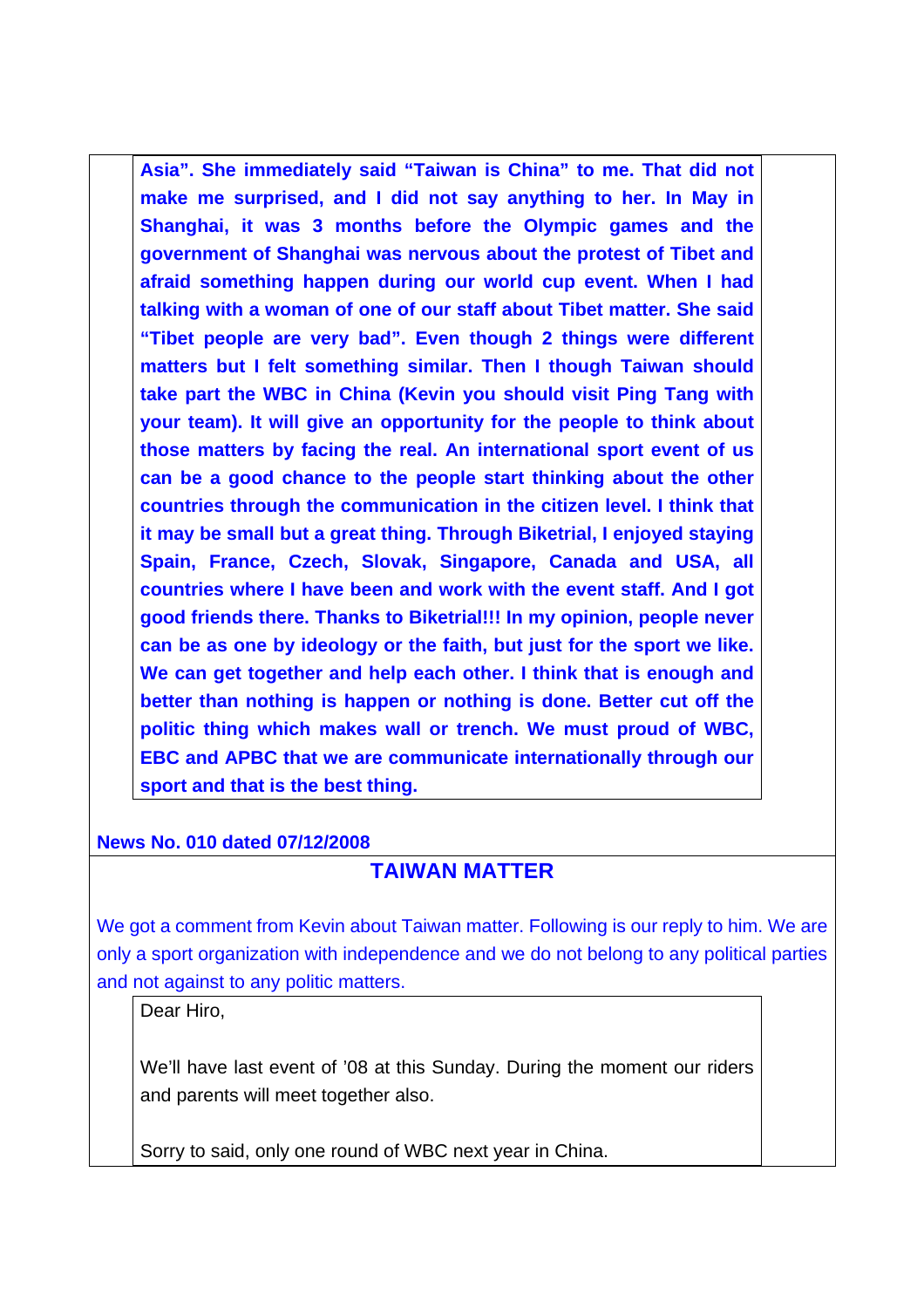As usual, we'll use Taiwan be our nation name but I guess it's should be problem for China organizer or government. Ensure our riders and Biketrial Taiwan Union rights in BIU is my responsibility wish your understanding of this situation of Taiwan. Probably it's not good timing to discuss but when you confirm everything of Ping-Tang WBC please don't forget this matter.

Sincerely yours,

Kevin

Dear Kevin,

It is very clear that we will adjust the politic situation in the host country. That is very important for the organizer because they will have the support from the government and they should follow the policy of the government. Without this, we cannot make anything. Do you understand? In the case if you host international event in your country, we will follow the policy of your government. Of course.

Sincerely yours,

**Hiro** 

*Dear Hiro,* 

It's really good answer. I forget China is not true freedom country. I am lucky not living there. Face to truth, what name will China can accept? China Taiwan, Chinese Taipei or Taiwan only? First one is 100% not truth situation as you know Taiwan aren't belong China and we can't accept it. Second one, we can accept it alike Olympic style. Third one – Taiwan, although it's true one because we are Taiwan Biketrial Union in BIU but China can't accept it. My suggestion, we using our BTU flag and name to participate "09 WBC. Or can you check to host guy in China what name we can use? Chinese Taipei or Biketrial Taiwan Union??

Regards,

Kevin

Dear Kevin,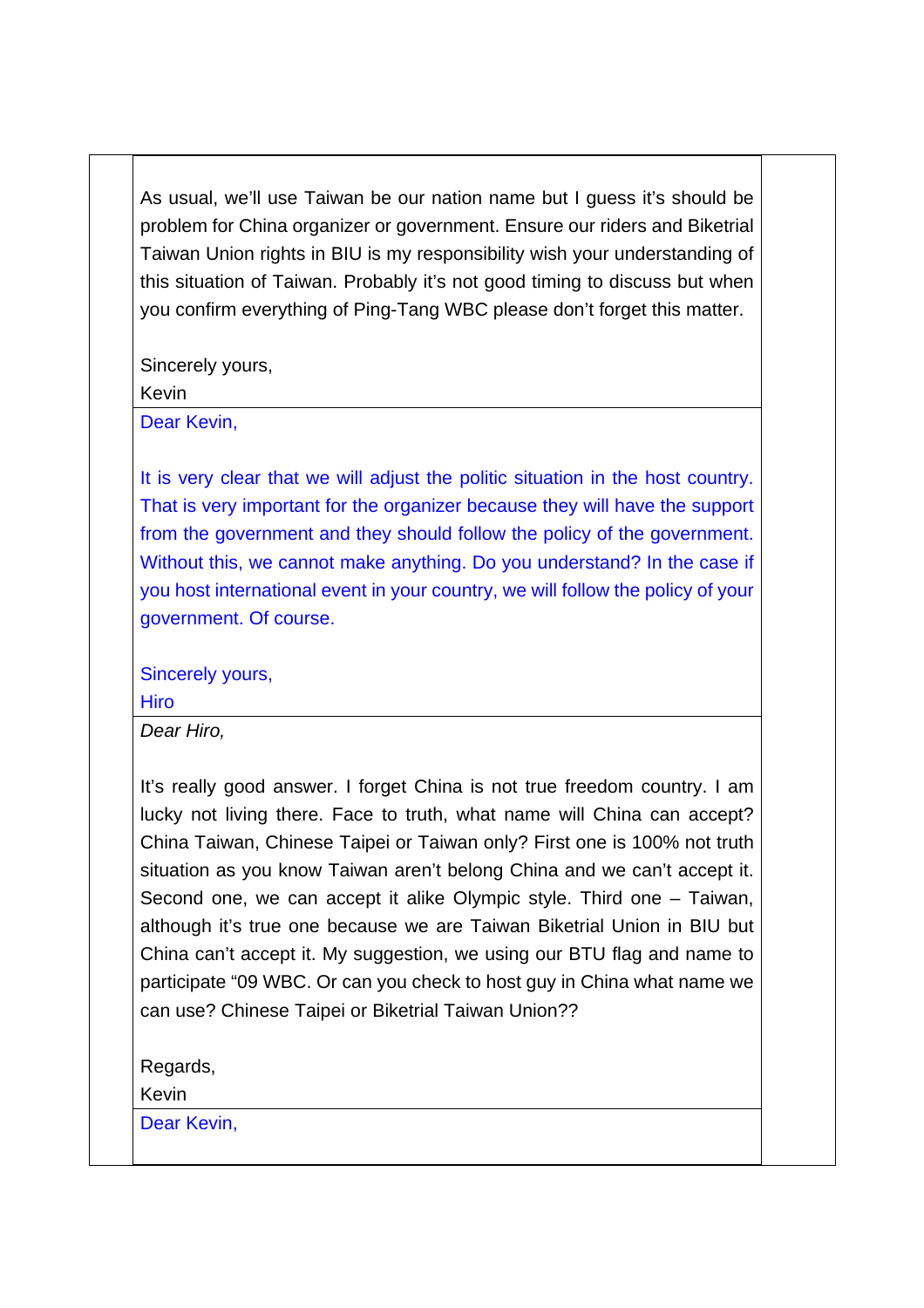As a country, Chinese Taipei is the best in this moment. Because both countries accept this name. As BIU, there will be no problem that you can bring the flag of BIketrial Taiwan Union. Because it is a federation in each area. I am thinking to introduce Taiwan (BTU) as Chinese Taipei in the presentation, not together with China. I think there will be no problem. Do you agree it? As I know about the history, Taiwan is never under China (my personal opinion), It is pity but as long as both countries having the problem, we have to respect both countries until the problem is solved.

Sincerely yours, **Hiro** 

We tell you that at the presentation of 2007 WBC in Itadori, they put both China and Taiwan Flags and both national anthems. Because the Gifu government did not mind it. But it depends up on the host countries that organize the WBC. We will follow the policy of the countries. If not, there will be no international competitions. And besides, we think that sport event is not right place to protest any politic matters.

News No. 009 dated 06/12/2008

# **2009 NATIONAL CHAMPIONSHIP**

If you already have the event calendar of your national championship, riding school, etc. for 2009, please send it to BIU. Refer to the sample below for the details.

(Example)

| <b>Date</b> | Name of the event/Round         | Venue/city/district |
|-------------|---------------------------------|---------------------|
| XX/XX       | <b>XXX</b> championship/round 1 | XX/XX/XX            |
| XX/XX       | <b>XXX</b> championship/round 2 | XX/XX/XX            |

News No. 008 dated 05/12/2008

## **DATE MATTER FOR 2009 WBC**

Sorry for the delay. We are still forwarding the date matter. We hope it will be determined as soon as possible. Following is the correspondences with Jason. We are giving some advices to Ping Tang through Jason for this matter as follows. You can check them out!

Dear Hiro

Last Meeting, Ping Tang mentioned 18 August, but they must have a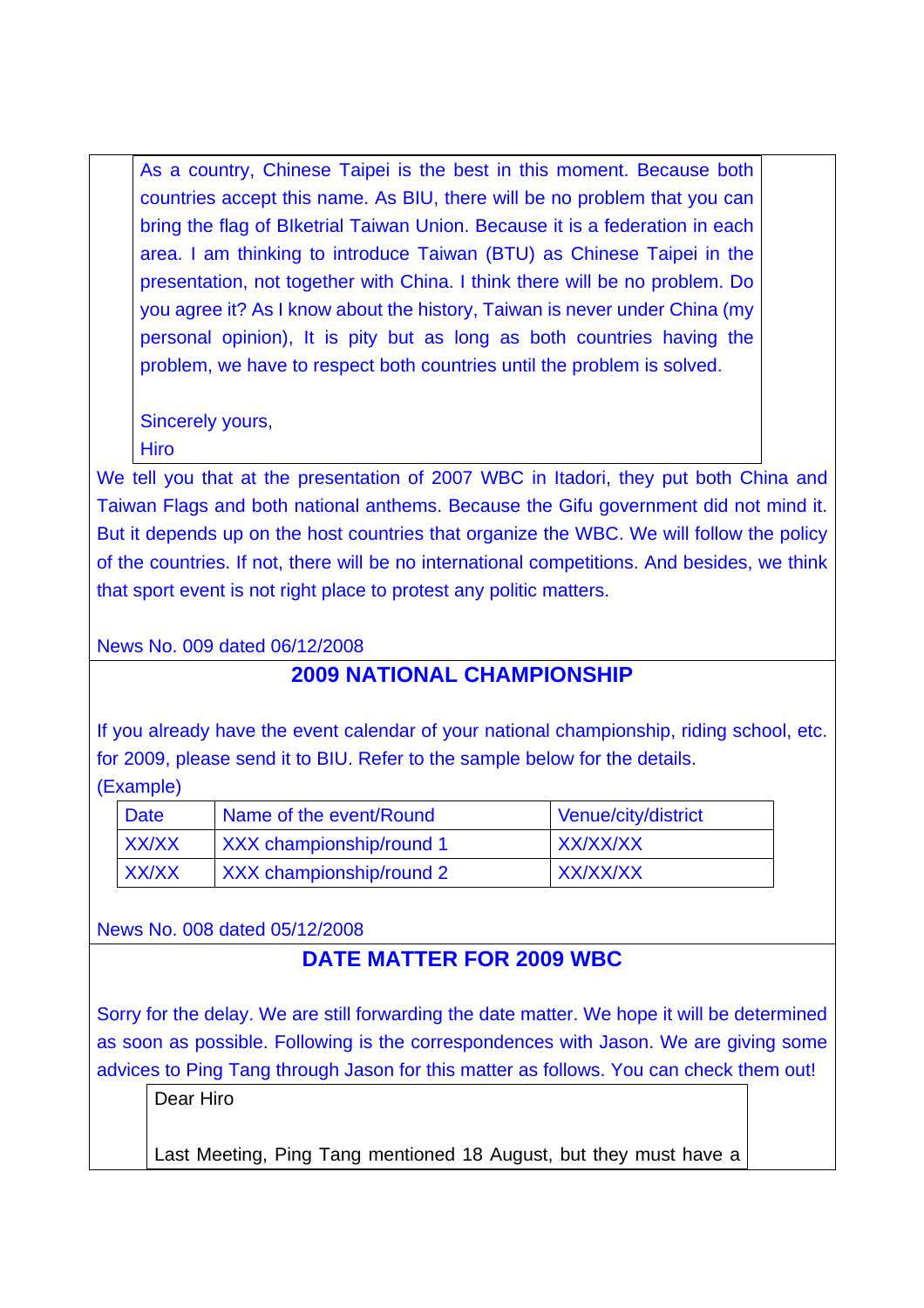meeting for the date, and I am waiting their result.

Best Regards

Jason

Dear Jason,

If without thinking about Canada, 18th August is not bad. The delay makes getting difficult to decide the date. My request is 30th August. Because we will have enough time to prepare the event. Or may be the last in July. But any way, Ping Tang can take the best date for them and for all.

Sincerely yours,

**Hiro** 

Dear Hiro

That's what I am think about, more late than Canada or more early than is better. How do you think about 18 july? For it's 18th WBC.

Best Regards

Jason

Dear Jason,

Some countries in the world, the Summer holiday begins after 25th July. If before the date, many kids cannot come to the competitions. 25th-26th is the only opportunity in July.

Sincerely yours,

**Hiro** 

Dear Hiro

Thanks for the information. I will suggest Ping Tang about this. Seems in August is more better.

Best Regards

Jason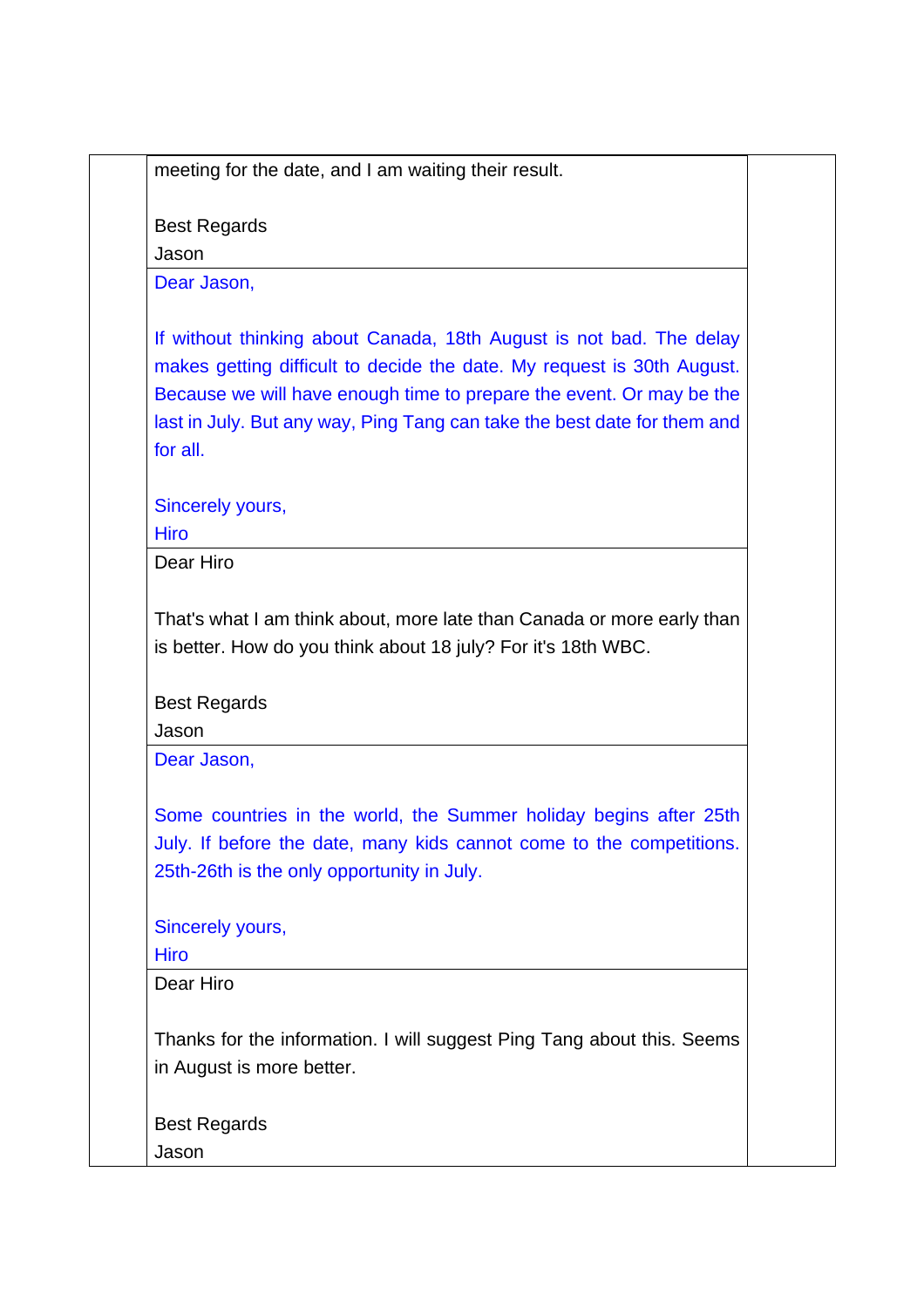News No. 007 dated 04/12/2008

# **TV PROGRAM OF 2008 PING TANG WORLD CUP**

The DVD has arrived from China. The contents were checked already. It is a very nice TV program. BIU information CD and DVD will be sent to delegates on next Monday in our plan. The work is going on well. And of course the Chinese TV program from Jason will be included.

News No. 006 dated 03/12/2008

## **BIU AGREEMENT FOR 2009 WBC**

Good news! We received the BIU agreement for 2009 WBC from China yesterday. The date of the event is the only left to decide.

News No. 005 dated 03/12/2008

## **MAIL FROM THE FATHER OF BIKETRIAL**

As we are the organization to succeed Biketrial sport, getting support from Mr. Pere Pi is very important for us. Also many thanks to Monty for supporting our sport a lot in many ways since the beginning of BIU.

Dear Hiroshi Hirano,

After the last BIU elections in November, your person was elected for the next 2 years. I and Monty congratulate and give you our support as BIU President.

Monty-Pere Pi

News No. 004 dated 03/12/2008

# **DATE OF 2009 WBC**

Jason is forwarding to get the date of the event. Ping Tang will decide it soon. So please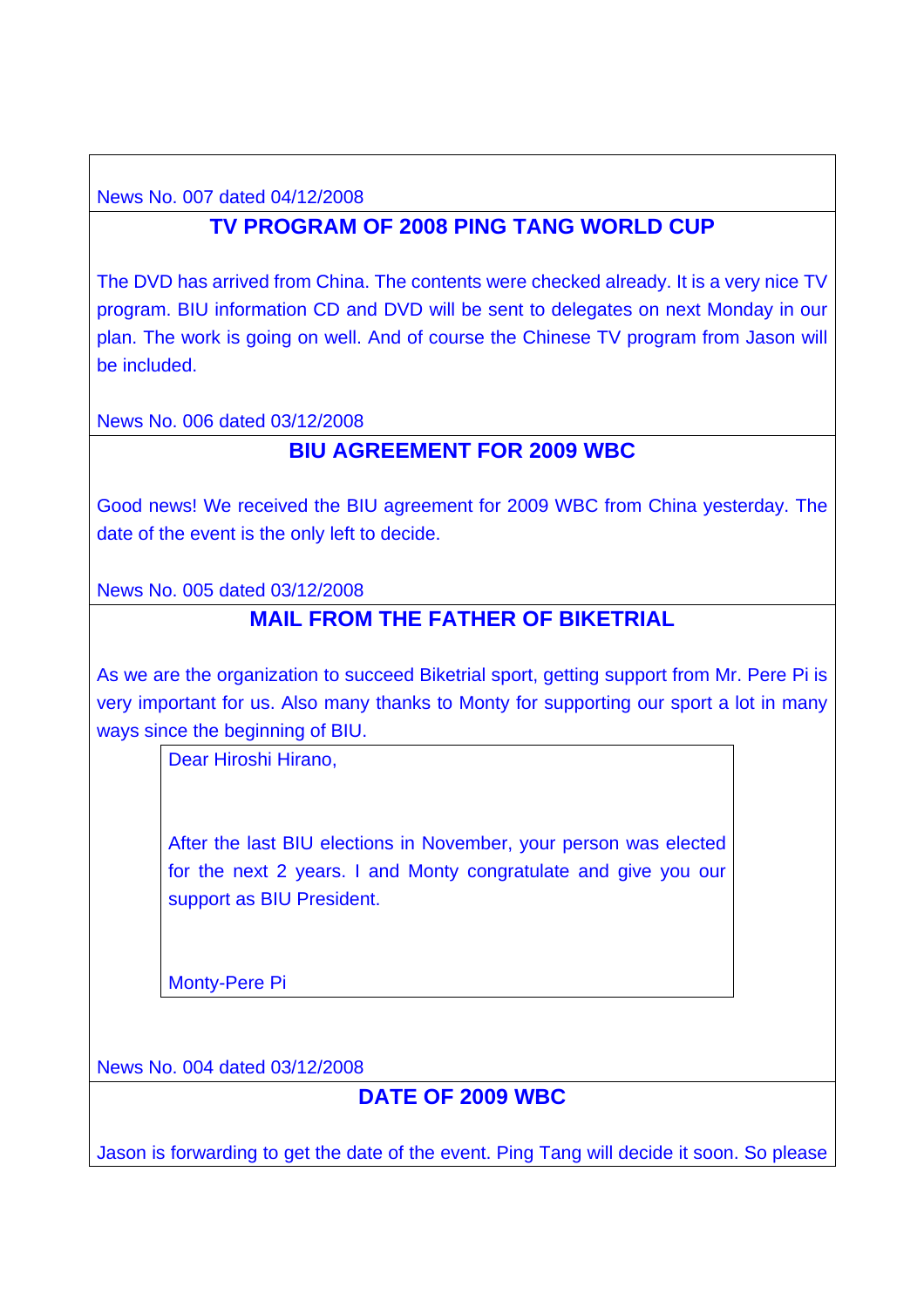| Dear Jason,                                                                                                                                   |
|-----------------------------------------------------------------------------------------------------------------------------------------------|
| How is the date schedule going? Is it possible to decide the date in this<br>week?                                                            |
| Sincerely yours,                                                                                                                              |
| <b>Hiro</b>                                                                                                                                   |
| <b>Dear Hiro</b>                                                                                                                              |
| Today I have told Ping Tang about the Canada competition date, and<br>advice them the best date is a week after this. They will discuss about |
| it, and told me when they got a result. I will told Ping Tang to be quick.                                                                    |
| <b>Best Regards</b>                                                                                                                           |
| <b>Jason</b>                                                                                                                                  |

Dear all,

Just to be 100% formal:

After receiving your kind comments and nothing against the candidature of Mr. Hiroshi Hirano, this statement is to officially communicate to all delegates the election of candidate Hiroshi Hirano as President of the BIU.

Yours faithfully, Màrus Mollà i.a. General Secretary marius.molla@feedbackground.com + 34 619 76 28 70

News No. 002 dated 02/12/2008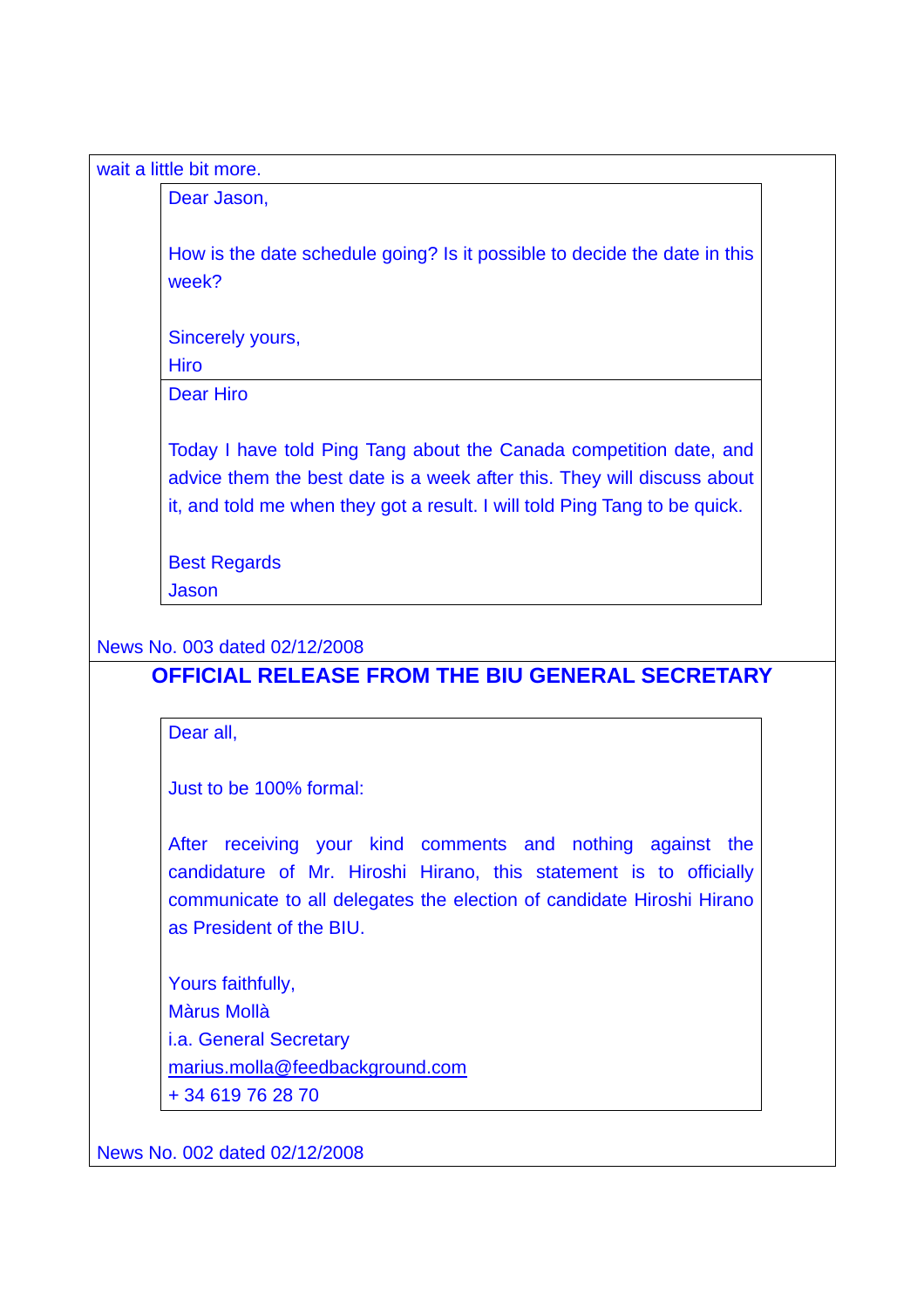## **INTERNATIONAL TECHNICAL RULES(23)**

We have been making discussion about rules m during in November. Thanks for your opinions. Once again, you can check all subjects we had this time as follows. The subjects colored in black were finished discussing. The subject colored in blue (B-2), we still need your opinions and we will extend the term one more week (till 8/December). The subjects colored in red were not discussed this time because they were solved before opening the discussion or we had already discussed same subjects last year.

A-1 "Modification of Constructor rules."

A-2 "Raise sanctioning fee of WBC."

A-3 "It will be interesting to check how many Expert or Master riders keep on WBC."

A-4 "Bad feeling concerning selections and people that incribes to the different runs of WBC and finally do not attend. Pre-inscription will be welcome (with payment from each national organization). Each selection loses money in case of non attendance o by each inscribed rider not present (or something like that). Spain had lost a lot of money paying full insurance for many inscribed foreign riders that didn't attend Frías (2008 WBC Spain)."

A-5 "Rules have to clarify what is expected about accidents insurance for riders. For instance, Japan insurance was absolutely nothing when a rider takes two visits for an accident during the race and needed some stitches in his mouth. Rider was obliged to pay by himself three invoices!!! Spanish insurance had paid it later on, but that's not acceptable."

A-6 "Bad feeling concerning how difficult it becomes to find organizers for WBC. What could be changed in rules (WBC) to avoid this tendency?"

A-7 "There is a good feeling for new categories. Three years makes a lot of differences between younger and oldest boys, but it's difficult to change it keeping the number of categories and preserving Minime to be in Junior before 15 years old…"

A-8 "It will be suitable that Elite could stay for 3 years before demotion. Now it's easier to control."

A-9 "Once again, people ask us to give in the rules the double possibility for clothing: long pants OR short pants with protections."